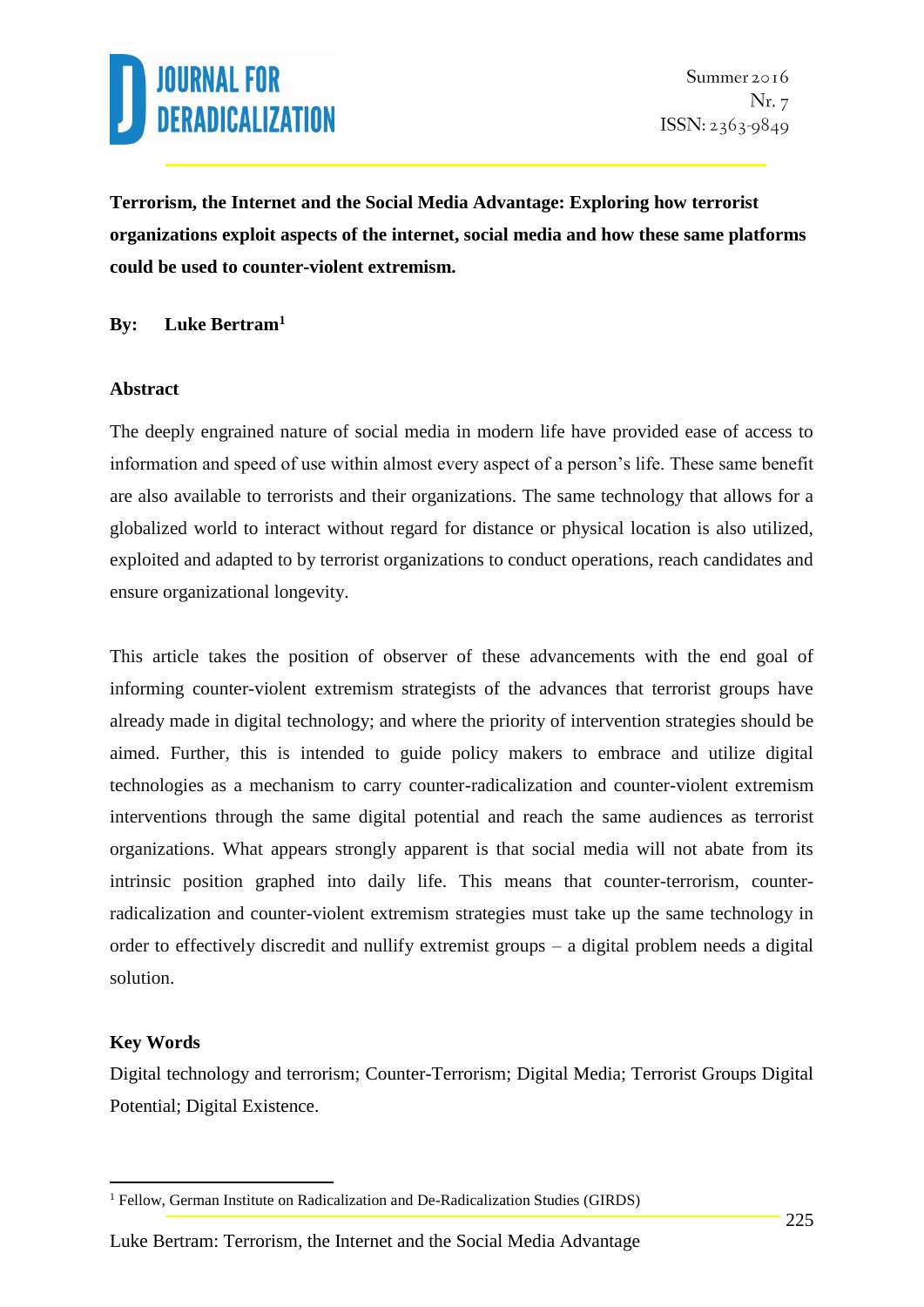#### **Introduction & Focus**

How have terrorist organizations benefited from social media advances? The short answer is that social media has delivered advantages across many varied operational spheres and hence, have come to be a greatly beneficial modern asset to terrorist organizations.

Social media activities of terrorist organizations can broadly be grouped into two categories. These categories are not mutually exclusive to each other and as will be discovered, there is often crossover between the aim and activity of these two categories.

The first category could be termed as the communication benefit, which encompasses recruitment through reaching out to potential radicals, creating group forums, collaborating with terrorist associates, administering digital training environments, coordinating organizational activity and propagating terrorist organization material (Thomas, 2003; Mishra, 2003; Rogan, 2006; Conway, 2005; Aly, 2016; Klausen, 2015; Conway, 2016). Furthermore, the social media revolution has provided a level of secrecy and clandestine communication, avoiding detection through easily delivered, yet effective encryption protocols that are provided by services such as Whatsapp and some Apple.inc platforms (McMillan, 2016). This article will explore social media as a prominent strategic aspect of terrorist organizations modus operandi that has become intrinsic to recruitment, operational planning and engaging between radicals and organizations beyond intervention (Thomas, 2003; Mishra, 2003; Rogan, 2006, Conway, 2005; Aly, 2016; Klausen, 2015; Conway, 2016).

The second category of activity could be termed as operational digital action, which includes digital activities of terrorist organizations that are intended to spread terror. These operational digital actions may include cyber-based sabotage of infrastructure, or propagating fear of attack through threat (Thomas, 2003; Grob-Fitzgibbon, 2004). Furthermore, operational digital actions also take in activity that exploit open and restricted source data holdings in order to obtain intelligence assets, support operational financing, operation planning and coordinating activities (Denning, 2001; Thomas, 2003; West, 2014).

### **Social Media in Terrorism & Extremism Communication**

From research, it appears overwhelmingly likely that the greatest benefit to terrorist organizations of social media has been the evolution of communication capability, and this is where this discussion shall begin. Mishra (2003) describes terrorism as being symbolic communication that consists of four distinct pieces of a communication formula, all of which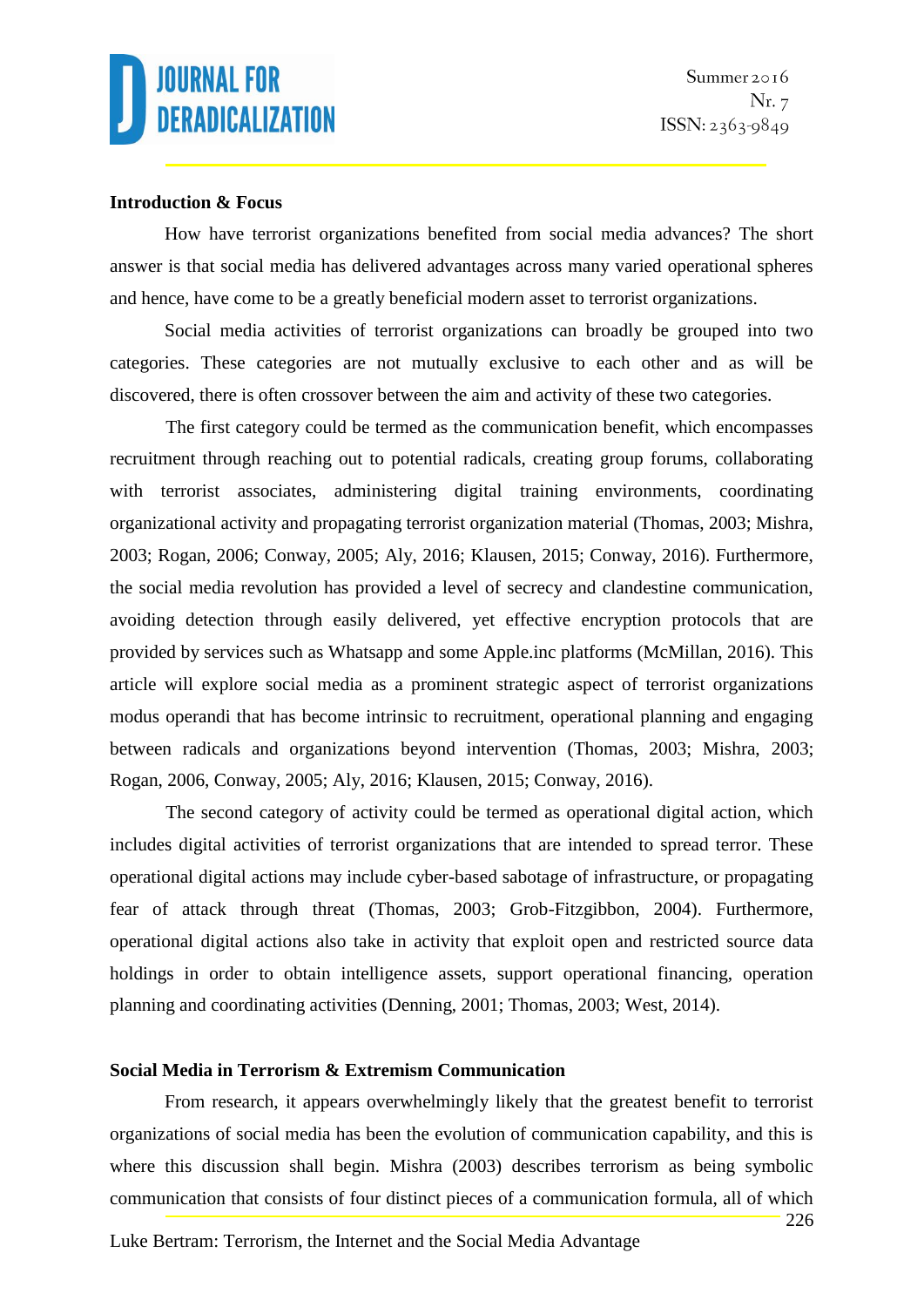Summer 2016 Nr. 7  $ISSN: 2363-9849$ 

are needed to achieve the goal of spreading terror. The first piece is the transmitter of the information, this is the terrorist who appears on a video or records a propaganda speech and distributes the terrorist groups message, perhaps the most traditionally recognised example of this might be a propaganda video (Mishra, 2003). The second piece of this communication formula is the message, or the meaning behind the transmission, which will be designed to serve the communication goals of a particular group (Mishra, 2003). This may include video of attacks, twisted ideological teachings or a group's founding principles (Mishra, 2003). Thirdly, the communication formula must reach an audience - there would be little point to conducting attacks that are not publicised, as this would extensively limit the achieved goal of propagating terror amongst a target audience (Mishra, 2003; Grob-Fitzgibbon, 2004; Soo Hoo, Goodman & Greenberg, 2008; Aly, 2016). This is consistent with the assertion of Grob-Fitzgibbon (2004) that the end-gaol of a terrorist group is not actually to target specific individuals or societal sectors, instead to spread fear of attack amongst a wider group or communities. Furthermore, as Braddock and Horgan (2015) identity, through effective utilization of social media platforms, particularly Twitter, Islamic State reaches an expansive audience of followers, potential recruits, combatant entities and opposition through social media communication. Returning to Mishra's (2003) communication formula, the fourth requirement is feedback, or the response of the audience. This response requirement also supports that the primary intent of terrorist groups is not necessarily to kill or injure one individual person, rather it is to spread fear and terror amongst a community (Grob-Fitzgibbon, 2004; Soo Hoo, Goodman & Greenberg, 2008). In considering this end-goal of terrorist groups as being to spread terror, the benefit that social media provide is extensive and undeniable. Furthermore, Soo Hoo, Goodman & Greenberg go so far as to say that:

"The rise of indiscriminate terrorism is partly a product of the modern electronic mass media, as terrorists may commit these acts almost exclusively for the publicity that they generate" (Soo Hoo, Goodman & Greenberg, 2008. pg.137).

This clearly demonstrates the benefit that social media has provided to Jihadis, as an exceptionally effective method of reaching out to an audience (whether willing or not) in order to propagate messages or media content that meets the goal of spreading terror (Grob-Fitzgibbon, 2004, Soo Hoo, Goodman & Greenberg, 2008; Klausen, 2015). The clear benefit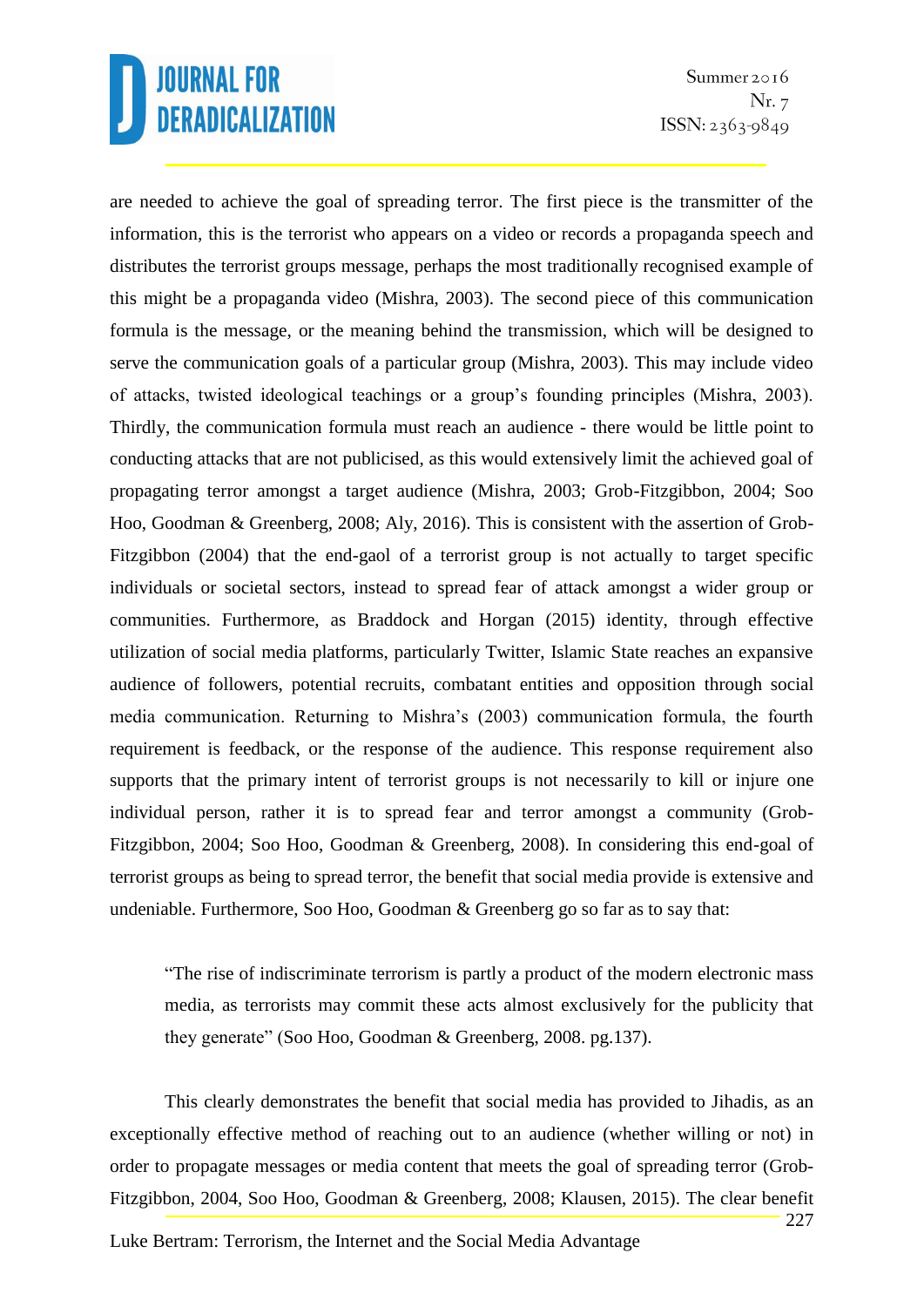of digital technologies, such as the internet, to meet this goal is the simplifying and accessibility of all aspects of communication that the internet provides, as well as providing this access at relatively low operating cost (Thomas, 2003; Koehler, 2014).

While not the only component of the digital revolution, the internet is arguably the most integrated, adaptive and expansive feature and hence the provider of greatest benefit if exploited effectively (Harrison, 2002; Conway, 2005; Mackinlay, 2009). The importance and inherent advantage of the internet to terrorist organizations lies in its purpose as a userfriendly communication device (Conway, 2005; Eriksson and Giacomello, 2006). To illustrate this advantage, Conway (2005) notes the ease at which one can seek out and find bombmaking instructions, among other illicit and dangerous material. The internet's highly advantageous purpose as an easily accessible information portal and communication channel is stated as:

"The internet was designed to maximize simplicity of communication, not security of communication. The price for this has been the increasing opportunity from criminals or wrongdoers to exploit the vulnerabilities of the network for their own ends" (Eriksson and Giacomello, 2006, pg. 225).

This means that the internet itself, as a digital advancement, has provided a strategic benefit to terrorist organizations (Eriksson and Giacomello, 2006). This benefit is delivered through the purpose of the internet's design, being that it strives to streamline communication channels and is not overly onerous in terms of scrutiny (Eriksson and Giacomello, 2006). The benefit of the internet as a communication apparatus is clear, as simplified communication with little oversight is exceedingly beneficial to clandestine activities. The clear benefit of communication capabilities that terrorist organizations benefit from includes recruitment, propaganda dissemination, global linkage between terrorists as well as action coordination through digital communication technology (Thomas, 2003; Weimann, 2006; Rogan, 2006). These facets are defined by Weimann (2006) as computer mediated communication, who explains further that terrorist organization operations are well suited to the use of the internet in stating: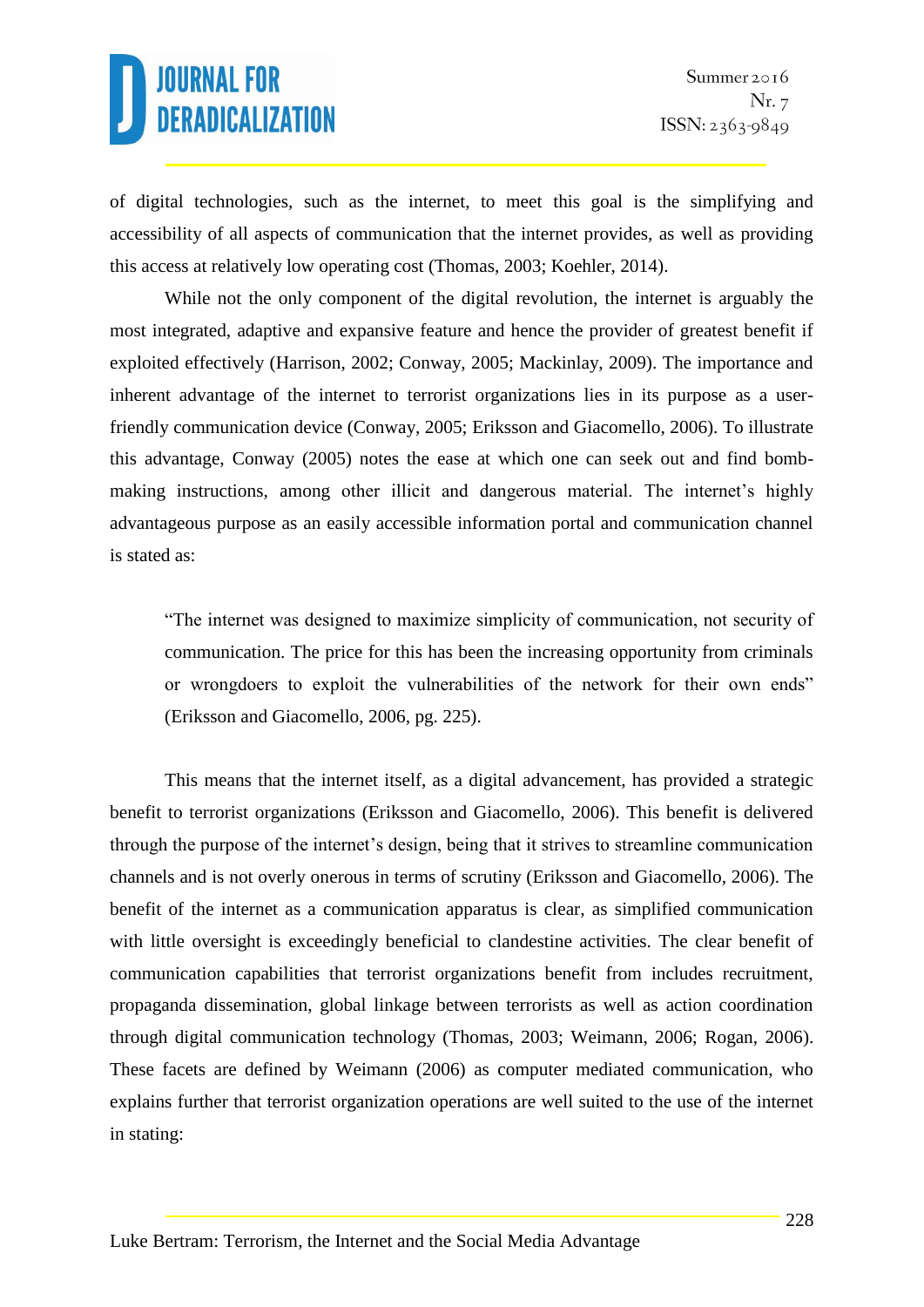"…it is de-centralized, it cannot be subject to control or restriction, it is not censored, and it allows access to anyone who wants it" (Weimann, 2006. pg. 25).

The above statement of Weimann (2006) is simplistic to the point that it loses some accuracy, as several examples of state-instigated internet censorship do exist (Denning, 2001). However, if this statement of Weimann (2006) is considered only as a concept, it supports the assertions of others that the internet has been so voraciously taken up as a communication mechanism by terrorist organizations, as it provides the perception of anonymity as well as safe space beyond the reach of state authorities (Weimann, 2006; Rogan, 2006; Von Behr, Reding, Edwards and Gribbon, 2013; Tehrani, Manap and Taji, 2013; Koehler, 2014).

The manner in which social media has affected terrorist organization recruiting practices is broadly that these technologies have provided the ability to digitally cross borders unseen and has shown these organizations into the home of any potential radical. Organizational recruiting can be viewed from two points, being the overcoming of distance and sovereign boundaries (Labi, 2006), as well as the greatly increased ability to distribute propaganda (Thomas, 2003; Mohamedou, 2015; Aly, Macdonald, Jarvis & Chen, 2016). Recruitment of potential terrorists and dissemination of group propaganda are interlinked activities, as it is highly likely that propaganda is a significant factor in the radicalization of a terrorist, accordingly these subjects will be discussed side by side (Pretch, 2007; The Clarion Project, 2014). Labi (2006) supports the notion that through harnessing digital communication technology advances, terrorist groups have been able to make terrorism borderless within cyber environments. This however is not the extent of benefit that social media has brought to recruitment and radicalisation. In terms of radicalisation, Aly, Macdonald et al (2016) refer to a staged progression through an online platform, which first introduces the potential jihadi to the organization's ideology, through to enrolment, progressing to methods of participating in the organization through activity and connecting the new jihadi to others within the organization. Referring specially to Al Qaeda, Aly, Macdonald et al (2016) describe a grassroots-driven recruitment strategy, in that violent extremist propaganda is made readily available via internet or social media platforms, which can be sought out by potential Jihadis, essentially relying to some extent on online self-radicalisation. Conway also notes that terrorist group's recruitment practices have benefited by information communication technology advancements in stating: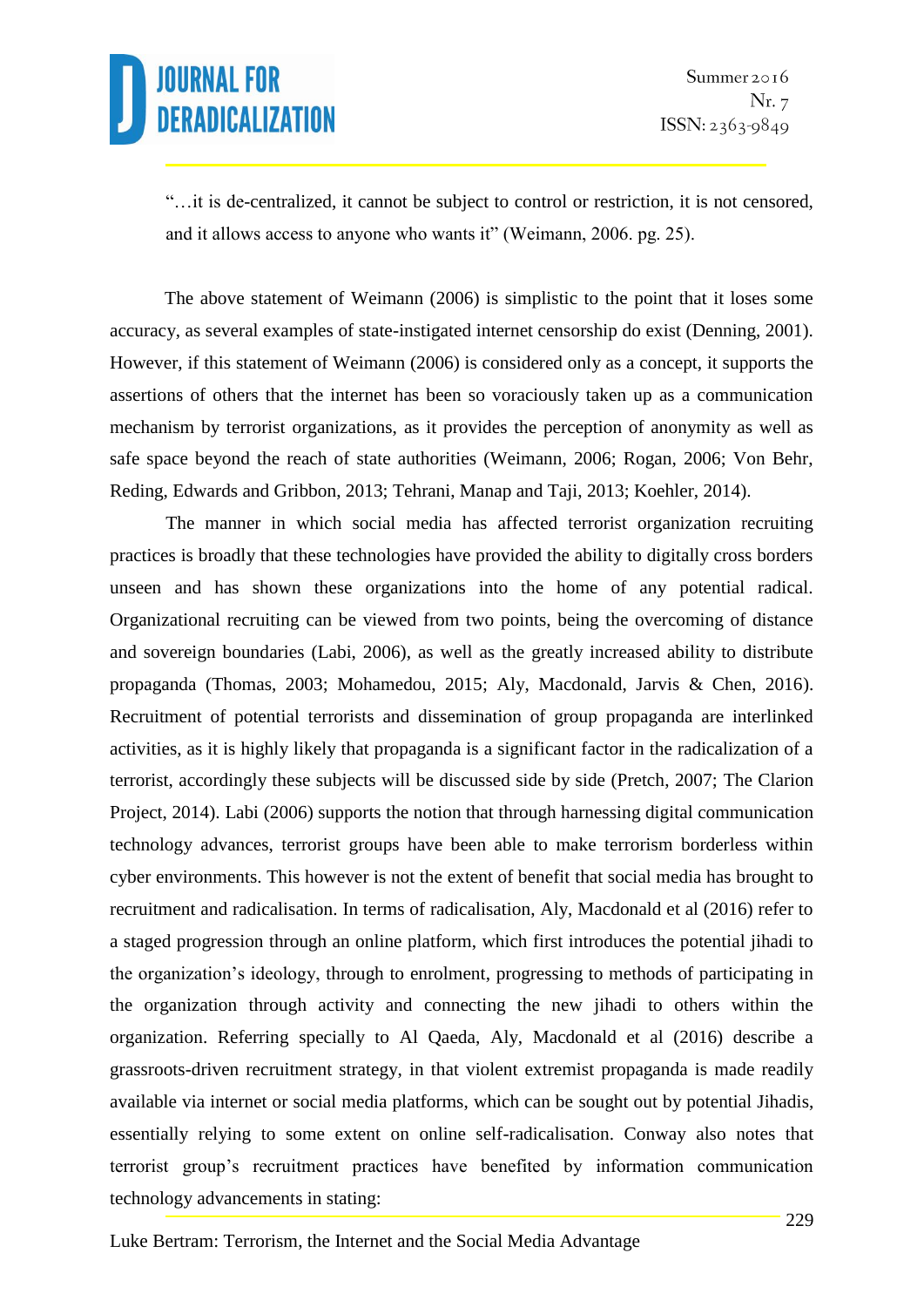"… it [the internet *sic*] makes information gathering easier for potential recruits by offering more information, more quickly, and in multimedia format" (Conway, 2005. pg. 12).

While dealing specifically with the social media prominence of the Al Qaeda network, Rudner (2016) refers to the inherent connectivity and extremist resource availability as being a valuable tool in the recruitment of Jihadis, which have been more successful in recruitment than conventional person to person means have been.

There are clear consistencies in theory between Conway (2005), Aly, Macdonald et al (2016) and Rudner (2016) in that these sources note that an advantage of the internet and social media has been the ease of availability, extensive volume of material and the ease at which this material can be provided. The benefit from this aspect is the ability to so readily support recruitment, however the further benefit is the creation of a substantial digital presence that may give an organization prominence and influence due perhaps to the size of one organization's digital presence, which it may otherwise not have. Meaning, an organizations virtual size and resulting influence is likely to be far greater than a non-digital terrorist organization could hope to evolve to.

This aspect of the benefit that terrorist organizations take from social media is summed up effectively by Rudner, who states

"The Internet and social media, for their part, offer radical preachers, strategists, and enthusiasts especially advantageous capabilities for reaching out and influencing, inciting, and motivating jihadist activism at a global level" (Rudner, 2016. pg.4).

Communication between terrorist organizations, vulnerable persons and potential Jihadis is greatly benefited through the availability of these cyber environments such as forums, social media platforms, webpages, blogs, post boards and email (Denning, 2001; House of Commons, United Kingdom, 2012; Klausen, 2015, Aly, Macdonald et al, 2016). The advantage of digital technology to terrorist groups is clear, social media crosses borders and allows groups to connect associates and reach out to persons vulnerable to radicalization (Mackinlay, 2009; Torok, 2013). The ease of communication from any place on Earth to any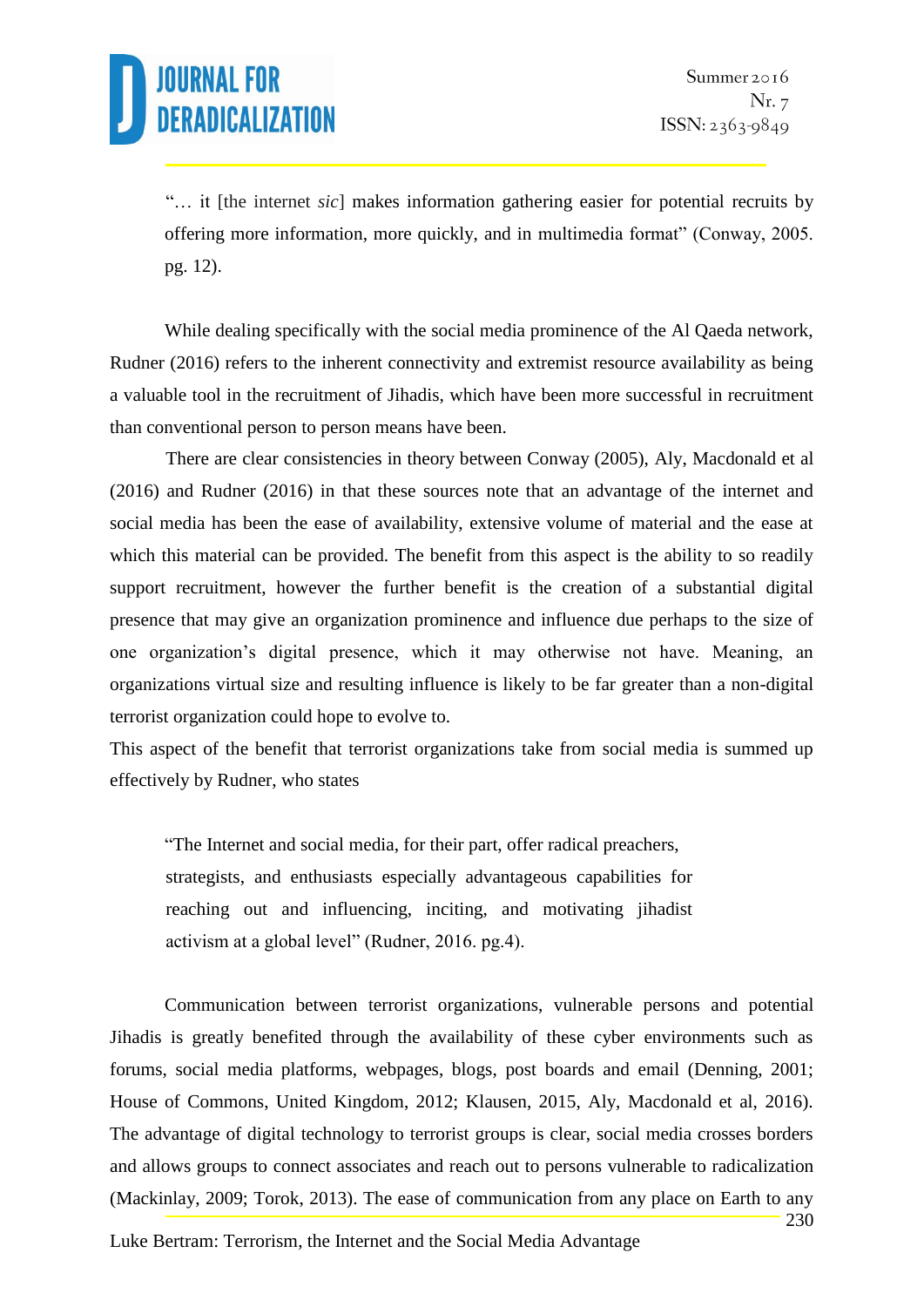place on Earth is a significant strategic benefit that terrorist organizations are exploiting. As an example of this global linkage, Coker (2002) describes Al Qaeda as being an organization that is built on networks, possessing global resources that can be accessed to coordinate operations, and thus shows Al Qaeda to be a true beneficiary of globalized social media communication. This almost unfettered ability to communication with like-minded associates, reach out to those who are vulnerable to radicalization as well as making terrorist propaganda so readily accessible are clear advantages to terrorist organizations. Further, as Von Behr, Reding, et al (2013) note, the internet has provided terrorist groups and individuals with a safe environment, suited to clandestine activities as it provides a potential measure of secrecy and anonymity. Additionally, the internet provides quick access to information, like-minded community forums that is also benefited through the perception that cyber environments are beyond immediate oversight and without intervention in opposition to activities that would otherwise be encountered, had the same extremist material been sought in a physical environment (Von Behr, Reding, et al, 2013). This perception of safety within the online environment is also supported by Koehler, who states:

"The Internet provides a perceived constraint-free space and anonymity. This provokes or motivates individuals to speak or act out more radically online as they would normally do offline" (Koehler, 2014. pg. 118).

Koehler (2014) primarily bases findings of internet use amongst extremist organizations in the context of former right-wing Neo-Nazi's of Germany. What is observed from the extreme right-wing Neo-Nazi example is that amongst the significant majority of former-extremists, the use of the internet had become part of the normal organizational operation and is used heavily in communication, disseminating propaganda and coordinating administrational responsibilities amongst group members (Koehler, 2014). The question from this example is why has the internet become such a fundamental operating tool of the extremist groups? The answer is, in addition to the obvious benefits to communication, logistical barriers, social constraints and risk of being detected while operating within a cyberenvironment are perceived to be reduced or not existing within a digital realm (Von Behr, Reding et al, 2013; Koehler, 2014). The benefit that the use of the internet in the manners that these right-wing Neo-Nazi's used it is, as they perceived, that the internet provides a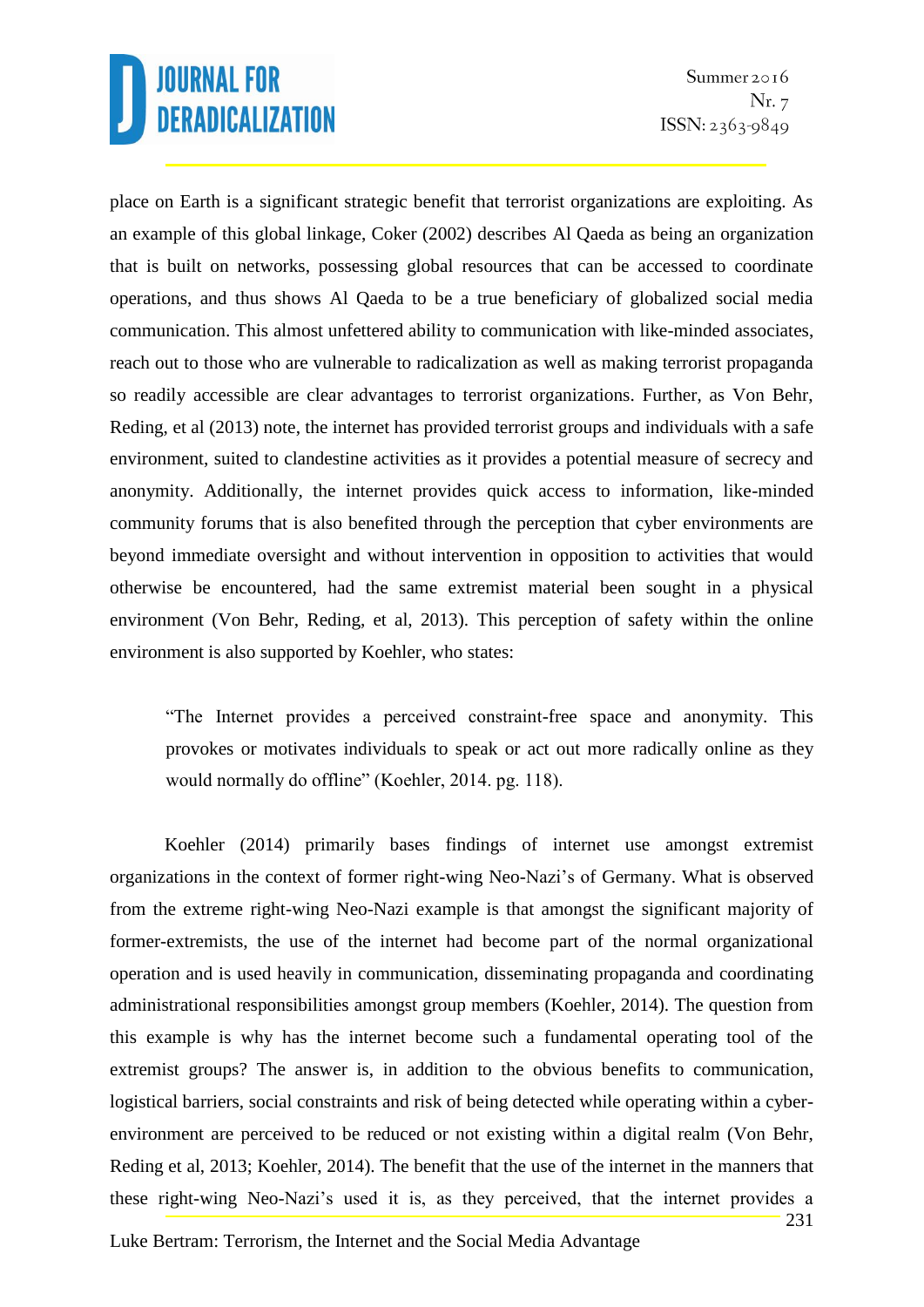clandestine environment as well as the ability to access extremist material that is only constrained by the speed of one's internet connection (Von Behr, Reding et al, 2013; Koehler, 2014). Koehler (2014) also notes a belief amongst subjects that if communicating with fellow extremists or participating in organizational activity online, they had positioned themselves outside the jurisdiction of any state law enforcement. This perception of secrecy and being beyond intervention is also beneficial to terrorist organizations, as it is likely to cause terrorists to feel that they are impervious to law enforcement intervention and perhaps become more willing to complete activities on behalf of a terrorist organization.

Khalil (2014) also provides valuable commentary of the benefit that digital technology advances have provided to terrorist organizations and notes that around 1998, Al Qaeda recognised the value of propagating a message through commercial media avenues. However, prior to the expansive availability of the internet, the ability of terrorist organizations to selfpublicise was minimal and all were heavily dependent on traditional media outlets (Khalil, 2014; Klausen, 2015). However, as the internet and social media emerged, the ability of terrorist groups to self-publicise increased extensively through platforms such as Facebook and Twitter, as well as uploading material for the access of followers through platforms including forums, web-pages and video hosting websites (Torok, 2013; Khalil, 2014; Simon, Goldberg, Aharonson-Daniel, Leykin and Adini, 2014; Torres-Soriano, 2016). Denning (2001) also refers to the internet being capable of overcoming censorships and refers to the ability to access information that may be restricted from publication in commercial media. This outlines that social media and internet advancements has provided key operational advantages to terrorist organizations, in that it has removed the reliance on third party media and allows organizations to self-propagate their own material, and further have the material re-disseminated widely amongst social media networks.

Heickerö (2014) notes that the use of internet platforms has become key aspects in the recruiting strategy of extremist groups and explains that the use of the internet for recruitment is multiply-faced, as it is used to reach out to potential jihadists through social media, as well as propaganda material being made easily available online. The benefit that is displayed by Heickerö (2014) is access and availability of terrorist groups to an audience and potential recruits, as well as providing access to terrorist organizations by potential terrorists.

232 As has been discussed, terrorism is communication with an audience with an end goal being to create terror (Grob-Fitzgibbon, 2004, Soo Hoo, Goodman & Greenberg, 2008). As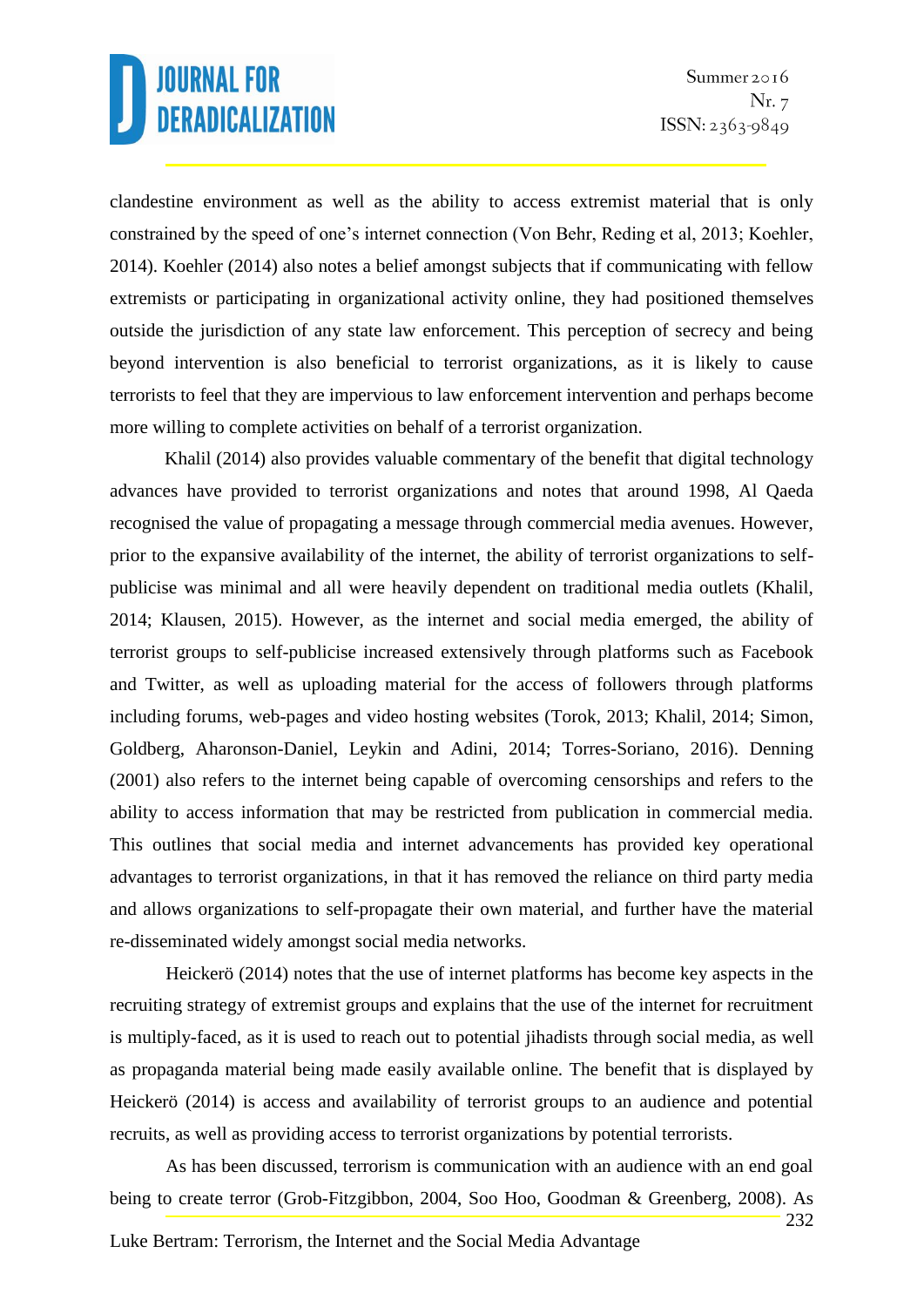Mohamedou (2015) notes, significant advancement in the manner in which Al Qaeda has used technology to communicate with the wider public and notes that previously terrorist organizations such as Al Qaeda used a mail service to post propaganda video tapes to news outlets. This is quite an antiquated manner for Al Qaeda to go about propagating materials to the public. Compare this outdated postal method to the current ability for terrorist groups to upload videos, pictures, letters and manuals as well as communicate with associates, and what is seen is the undeniable benefit in reaching an audience, which is a direct result of social media (Neumann, 2012; Mohamedou, 2015; Klausen, 2015). While referring particulary to Twitter and Facebook, Klausen supports this stance and states that: "Social media freed Al Qaeda from the dependency on mainstream media" (Klausen, 2015. pg.3).

Setting aside the ease of access to an audience that social media delivers for a moment, by self-distributing propaganda via platforms such as Twitter and Facebook, Al Qaeda and Islamic State have become chief media editors and no longer limited by the whim of a conventional media outlet priorities or constraints. Further, social media completely removes a content barrier between the message transmitter and receiver, essentially groups such as Al Qaeda are brought into direct communication with their audience and are unchecked, able to completely influence the nature of the transmitted message (Klausen, 2015).

In terms of content and production of media material, advances in this information technology field are also extensive and again social media supports groups in transmitting these high production quality materials out to an audience. The content that is uploaded for access or disseminated through social media are high quality media productions that take advantage of advances in digital media and production technology (Mohamedou, 2015). While referring to the production quality of Islamic State media propaganda, the United States' Department of Homeland Security Secretary, Jeh Johnson is quoted as stating: "…it's about as slick as I've ever seen in terms of advertising and promotion." (Tadjdeh, 2014. pg. 1).

The quality of propaganda materials that are produced, as well as the increased ability to disseminate materials are significant advantages for terrorist organizations that are attributable to digital technology advancement, which terrorist organizations are taking full advantage of.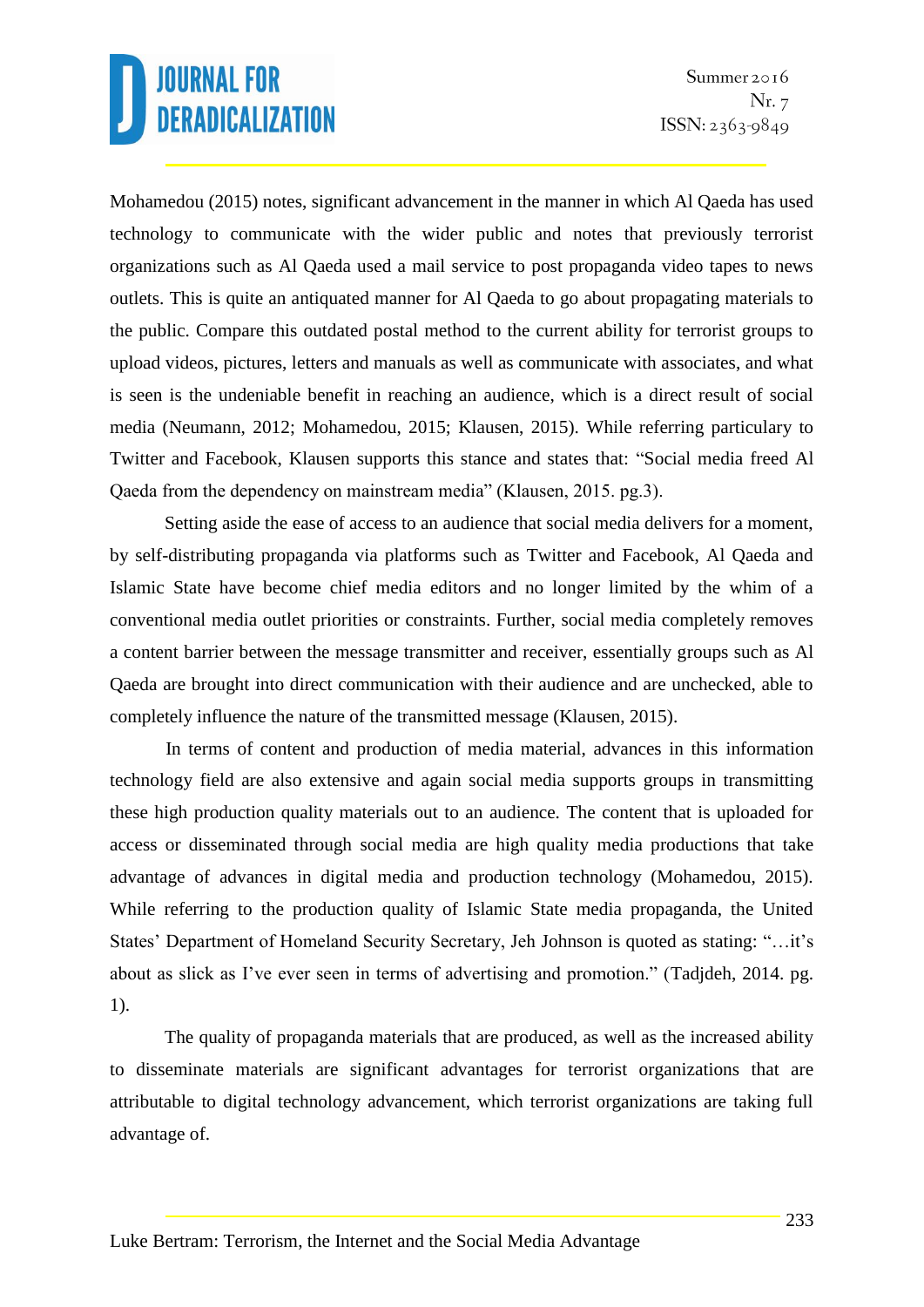### **Radicalization & Deployment**

Related to the above points, radicalization also warrants discussion, as this aspect of terrorist organization activity that has greatly benefited from social media (Torok, 2013). In plain terms social media has bridged communication barriers and provided ready access to both potential recruits as well as easy access to propaganda. The virtual communities of terrorist organizations that function through the internet are advantageous to terrorist radicalization within numerous focuses (Stevens and Neumann, 2009). These perspectives include both online radicalization involving interaction between a potential terrorist and a party to the terrorist organization, as well as lone wolf terrorists who are self-radicalised online through exposure to non-interactive materials and have no interactive contact with a terrorist group (Von Behr, Reding et al, 2013). Social media has aided terrorist organizations in radicalizing Jihadis through the methods of recruitment within both online radicalization and online self-radicals. This has been supported by the social media aspects of access to information as well as potential Jihadis, the borderless nature of virtual communities, as well as the access to platforms from which propaganda can be disseminated (Stevens and Neumann, 2009; Koehler, 2014; Heickerö, 2014). However, the social media advantage to radicalization does not end there. While social media provides such extensive access to a virtual community, simultaneously they also limit interaction with the normative world and isolate potential radicals from circumstances outside of the cyber environment (Torok, 2013). The isolation of a potential terrorist is conducive to that person becoming radicalised at some time, as the potential recruit may seek out commonality and comradeship, which may be provided by a terrorist organization (Ali, 2013; Atran, 2015; Jones, 2015). This ability of terrorist organizations to isolate and then connect with vulnerable recruits with offerings of commonality and comradeship would be greatly reduced if social media was just not available. What this means is that social media platforms have provided a communications advantage that is being expertly exploited by terrorist organizations to radicalise potential terrorists. The radicalization of potential terrorists over great distances, as is possible through social media provides two further benefits. Firstly, social media is a means used to inspire radicals to travel to terrorist group bases, as well as cultivating what have been termed 'homegrown terrorists' to carry out activities within the terrorist's home country (Neumann, 2012; Jones, 2015; Ministry of Education and Home Office, United Kingdom, n.d). The ability to deploy 'home-grown terrorists' is a distinct advantage to terrorist groups as it requires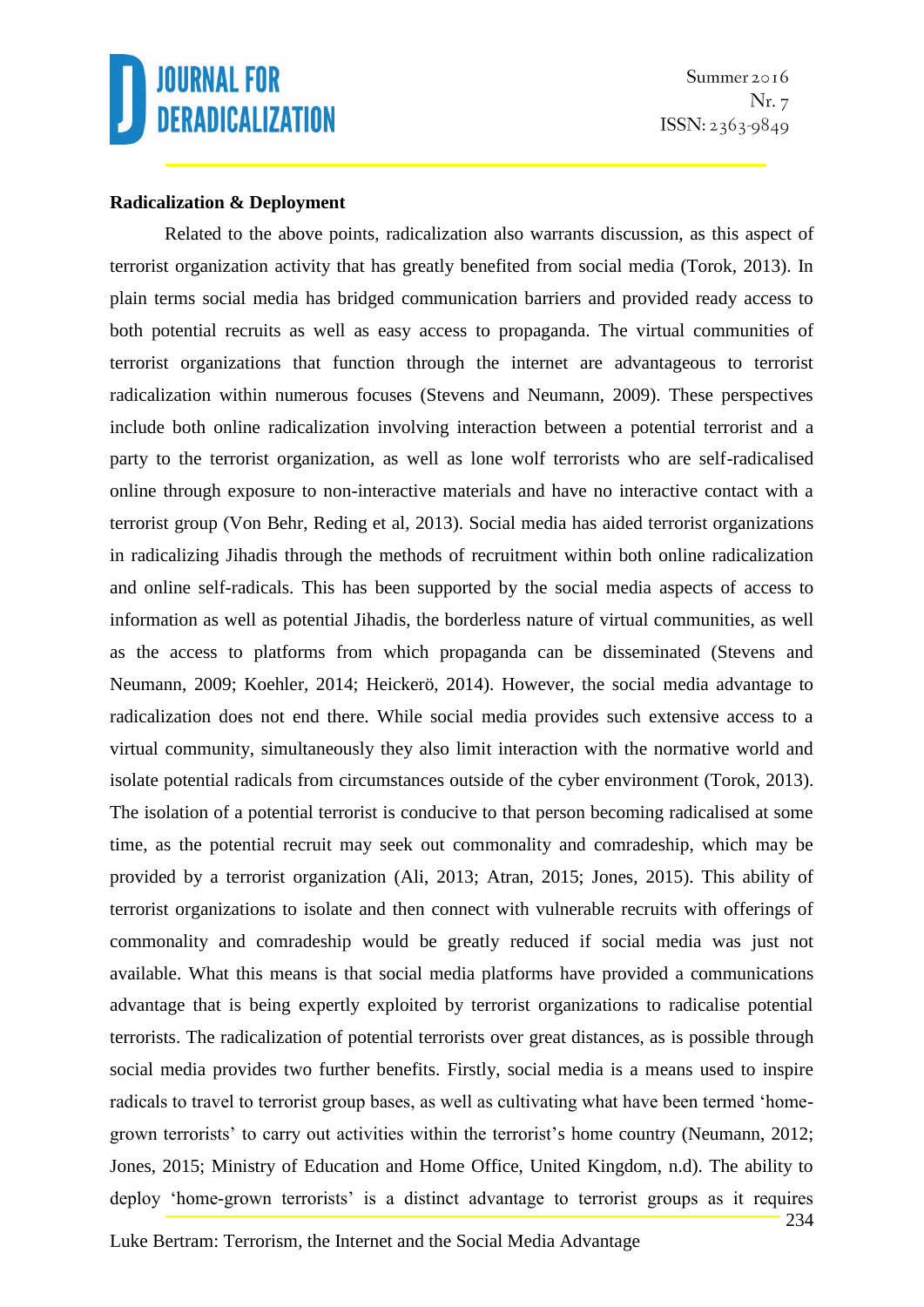minimal action and resources (other than an internet connection and a smart phone) on the part of the group, but supports the spread of terror and fear amongst an audience in an arena that perhaps had not previously been considered a conventional terrorism realm (Grob-Fitzgibbon, 2004; Dubouloz and Wilner, 2015). In fact, within the Unites States Homeland Security Project report, Neumann refers to the weight that should be given to addressing home-grown terrorism in stating:

"Arguably, the use of the Internet to radicalize and recruit home-grown terrorists is the single-most important and dangerous innovation since the terrorist attacks of September 11, 2001" (Neumann, 2012, pg. 9).

Closely related to home-grown terrorism is the lone wolf terrorist, involving a potential terrorist becoming radicalised through isolated non-interactive exposure to terrorist material (Phillips, 2011; Von Behr, Reding, et al, 2013). Social media advantages relevant to lone wolf terrorism, to a terrorist organization are very similar to the advantage that a terrorist who is radicalised online through interaction with a terrorist organization, being that that both the lone wolf terrorist and organization led online radicalised terrorist have the potential to commit attacks in home countries far from the organizations base (McCauley, Moskalenko and Van Son, 2013; Dubouloz and Wilner, 2015). The advantage of the lone wolf terrorist to a terrorist organization, over the organizationally orientated terrorist is the very minimal effort that is required to expose a vulnerable person to extremism (Edelman, 2015). Essentially, nothing further than uploading an extensive library of terrorist propaganda is required, no ongoing coordination is required and the prospect of indiscriminate attack is likely to spread terror further than coordinated attacks that may be perceived as being more predictable (Edelman, 2015). The benefit to terrorist organizations that can be taken from both category of online-radicalised terrorists is that there is potential for terrorists to be radicalised exclusively within a cyber environment (Sageman, 2008). Furthermore, in the case of lone wolf terrorists, further than providing an accessible library of material, no further action on the part of the organization is required. In this situation, the risk weighed against potential outcome is beneficial to a terrorist organization.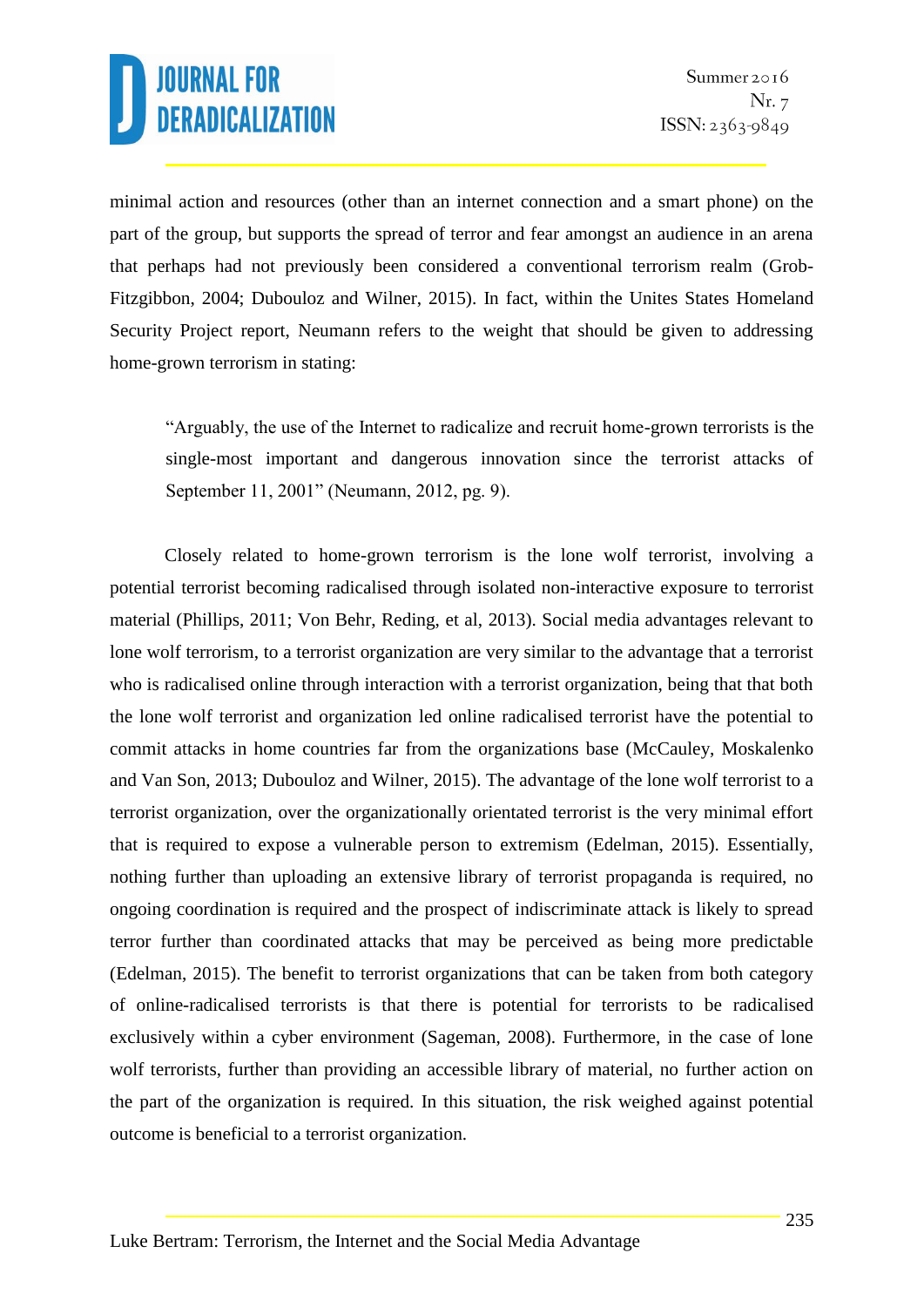

Summer 2016 Nr. 7  $ISSN: 2363-9849$ 

#### **Digital Existence**

The cyber-environment also supports terrorist organizational continuance (Torok, 2013). Torok (2013) identifies that terrorist organizations use digital technologies to exist virtually in response to their physical existence being threatened. Arguably, the clearest example of this is the establishment of cyber training groups that have been created in the face of terrorism counter-measures that target physical training centres (Torok, 2013; West, 2014). Rogan (2006) also supports that the internet has provided terrorist organizations with a cyberplace to conduct trainings, although Rogan refers to digital terrorist training supporting conventional training techniques, rather than replacing physical training environments. The description of online training environments that is offered by Rogan (2006) involves posting training manuals and instructions for recruited terrorists. Furthermore, Al Qaeda have referred to their organizations cyber training environments as Al Qaeda University (Rogan, 2006). Ahmad al-Wathiq bi-Llah, an Al Qaeda member, is quoted as describing Al Qaeda University graduates as follows:

"…graduates of the al-Qaida University are specialists in electronic jihad, media jihad, spiritual and financial jihad, passing through the 'faculties' of both morale and explosive package technology and exploding cars and trucks" (Rogan, 2006. pg. 27).

This means that the internet, provides terrorist organizations with a safe space beyond physical attack, where training material can at worst be removed (Torok, 2013). In this manner, the internet and social media support terrorist organization activity in communication with recruits, as well as supporting ongoing operational purposes through training. In being able to store material and exist in a cyber-space from which they cannot be permanently deleted, terrorist organizations have also realised the benefit of being able to remain operational in the cyber-environment even if the physical environment is threatened. Viewing the internet as a terrorist organization's safe space is also consistent with the assertions of former members right-wing Neo-Nazi groups, who viewed the internet as safe and anonymous (Koehler, 2014). Additional to this strategic benefit of safety beyond detection, is the ability to conceal oneself within the internet, which for logistical reasons is a far easier task than attempting to conceal the physical location of a terrorist organization's base or training camp. Through the use of readily available technology, such as virtual private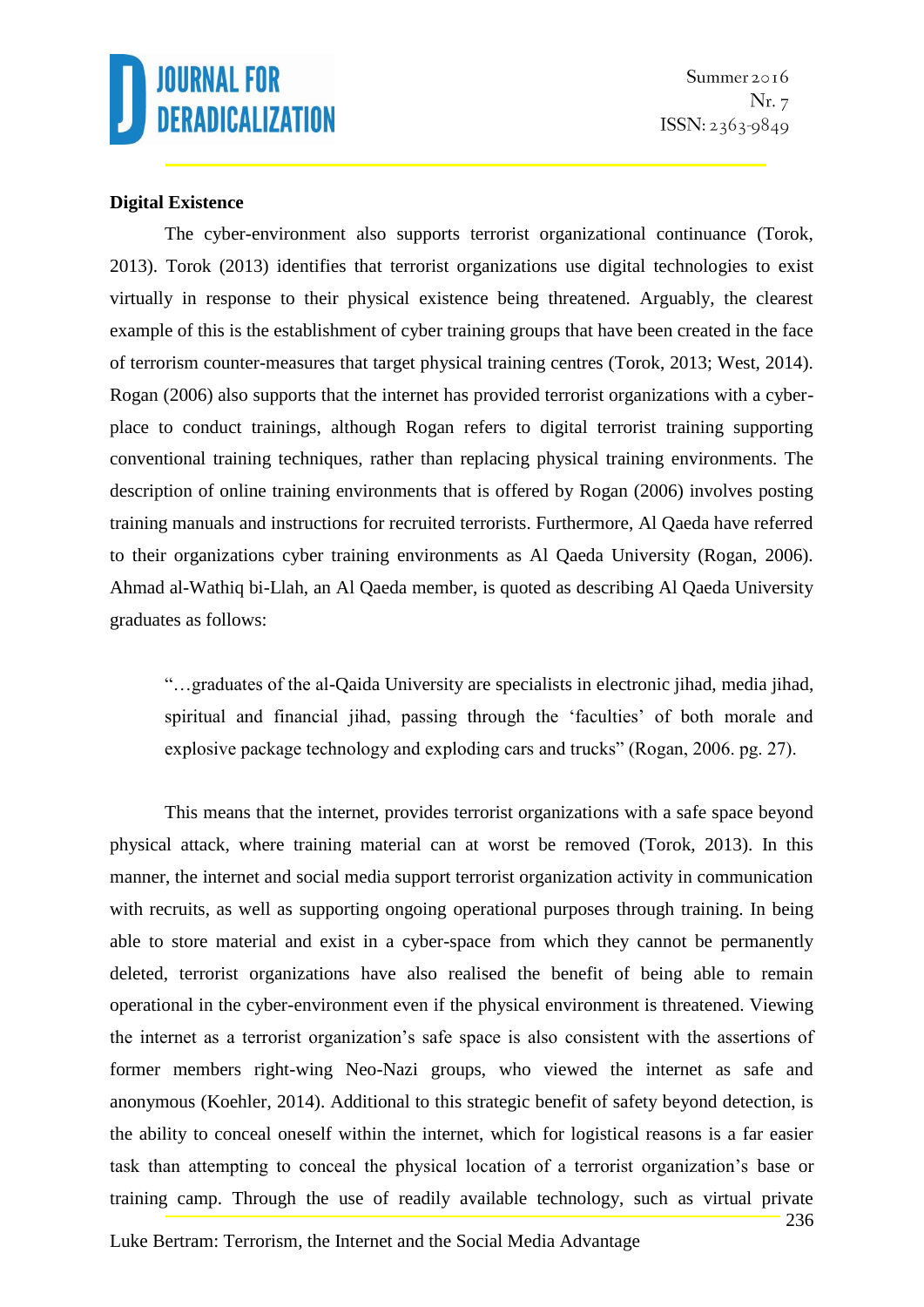networks, encryption, or proxy servers an organization or individual can conceal or misrepresent their location and identity (Ferguson and Huston, 1998; Broadhurst, Grabosky, Alazab and Chon, 2014, Klausen, 2015). The benefit of identity and location misrepresentation capability exceeds the advantage of anonymity, as terrorist organizations or individual can actively avoid detection.

Utilising the internet as a means of training and cultivation of potential terrorists shows the benefit that terrorist organizations have taken from digital technology as being adaptable to a changing environment. In addition to providing a space for learning, teaching and collaboration, the internet also provides a decentralising capability that protects data from deletion, hence this supports the longevity of a terrorist organization (Denning, 2001; Rogan, 2006; Klausen, 2015). The beneficial advantage that decentralising an organization's propaganda library is that it can be hosted from virtually any location and copied any number of times (Denning, 2001; Rogan, 2006; Klausen, 2015). This raises a further dimension to the cyber safe space concept, in that the decentralised nature of the internet as a network protects a terrorist organizations continuing existence if at very least as an extensive digital footprint (Denning, 2001; Rogan, 2006; Neumann, 2012; Koehler, 2014; West, 2014). Klausen (2015) explains this further in noting that previously modelled 'vertical' internet control measures are ineffective when used to combat digitally nimble social media users. This can by characterizing social media as a flat horizontal environment that can be edited, republished, contributed to by multiple users from virtually any location that has an internet connection (Klausen, 2015). The dilemma in this is that adaptive entity that is a social media presence cannot easily be deleted, as it is not central and singular, in fact it can be manipulated from virtually anywhere by any number of users. Somewhat converse to this position, Berger and Morgan (2015) do note that the sustained campaign to suspend Islamic State's Twitter presence and known accounts have proved successful, without being terminally destructive to the organization. The success of the Twitter account suspension initiative can be quantified by the known number of daily tweets that are attributed to known Islamic State accounts, which fell from approximately 40,000 daily tweets at the start of the account suspension campaign to under 5,000 daily tweets (Berger and Morgan, 2015). Taking in the learning from both points of view, we arrive at the strategic thinking that efforts to target the social media presence of terrorist organizations should be continued and adapted to a changing social media landscape,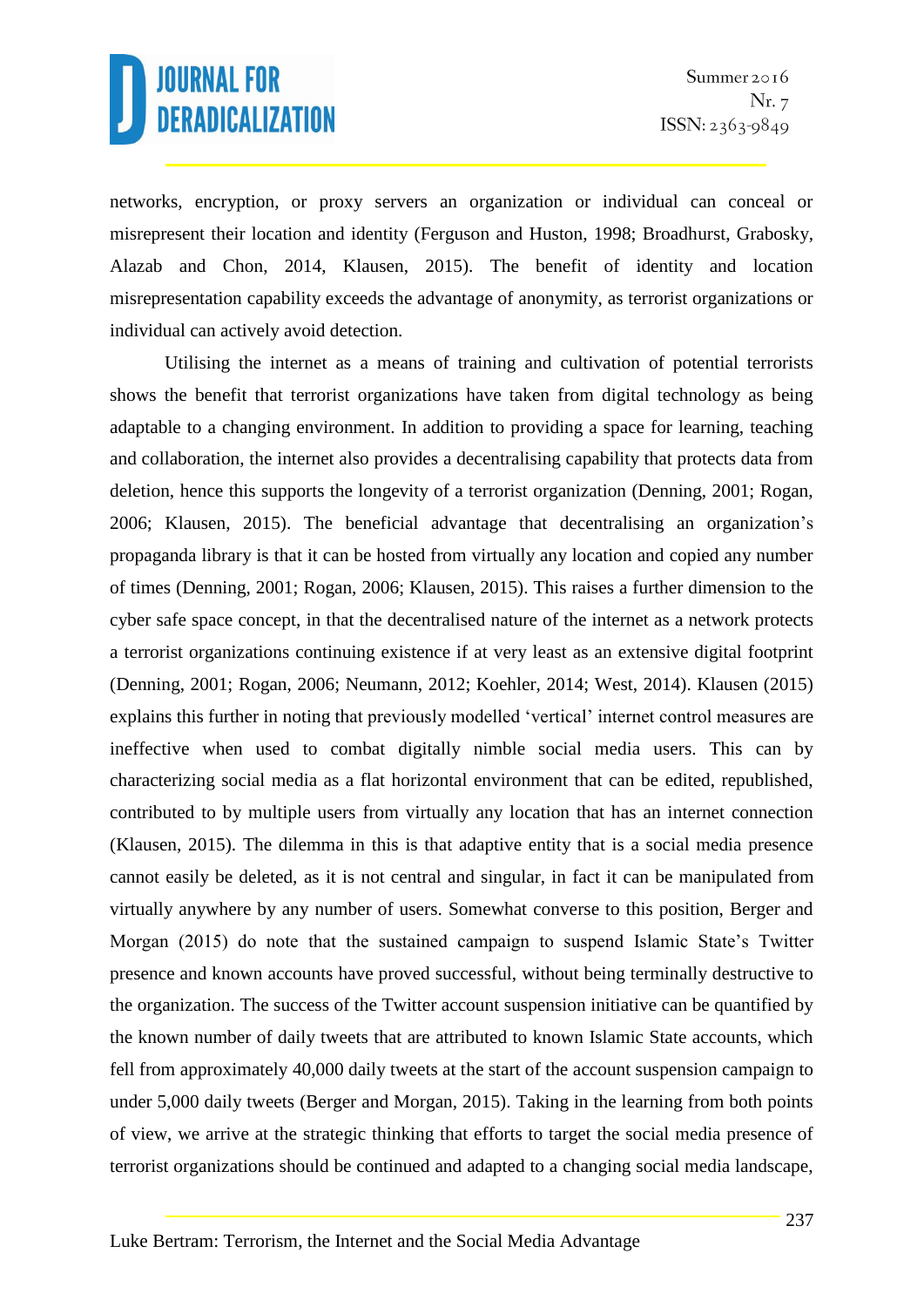however this cannot be the stand along strategy to combat organizations that is as digitally savvy and nimble as Islamic State or Al Qaeda.

### **Adaptability**

It has been observed that terrorist groups are not passively waiting consumers of third party developed digital advances. Broadly, the evolving nature of digital technology has been more effectively utilized by terrorist organizations than governments, which is evidenced through the ability of these organizations to take advantage of social media and realise the communication potential of the internet (Thomas, 2003; Mackinlay, 2009). Terrorist organizations have been far more effective than states in making social media platforms work for them, in part because terrorist organizations have no need for communication frameworks and ethical constraints, while state actors must work within acceptable parameters (Thomas, 2003; Mackinlay, 2009). Perhaps this ability to be adaptive could be explained as terrorist groups having access to all digital advantage without any restriction, while the innovative potential of state actors is curtailed by required regulatory compliance. The opportunity to evolve digitally and develop cyber strategies that further the interests of a terrorist organization, without consideration of laws or convention is a clear benefit that terrorist organizations have over legitimate cyber entities.

Al Qaeda in the Islamic Maghreb have been somewhat of a Twitter failure, unable to effectively gain ground in building a sustainable social media presence (Torres-Soriano, 2016). However, following failures using Twitter, Al Qaeda in the Islamic Maghreb actively pursued an alternative digital media platform in which material could be uploaded and accessed (Torres-Soriano, 2016). While this does not show the social media adaptability of this organization, it does highlight that there are various alternative platforms that terrorist organizations have access to in order to propagate their material and ideology.

The adaptive digital ability of terrorist groups can be displayed through an Islamic State example (Neumann, 2012; Anti-Defamation League, 2014). The adaptability of Islamic State is customised to a problem, being that Twitter sites associated to the organization have been suspended (Neumann, 2012; Anti-Defamation League, 2014). The digital learning of Islamic State resulted in development of a proxy smartphone application named *Dawn of Glad Tidings*, which allows Islamic State to utilize external Twitter accounts linked to the application to tweet statements, despite their own known Twitter accounts having been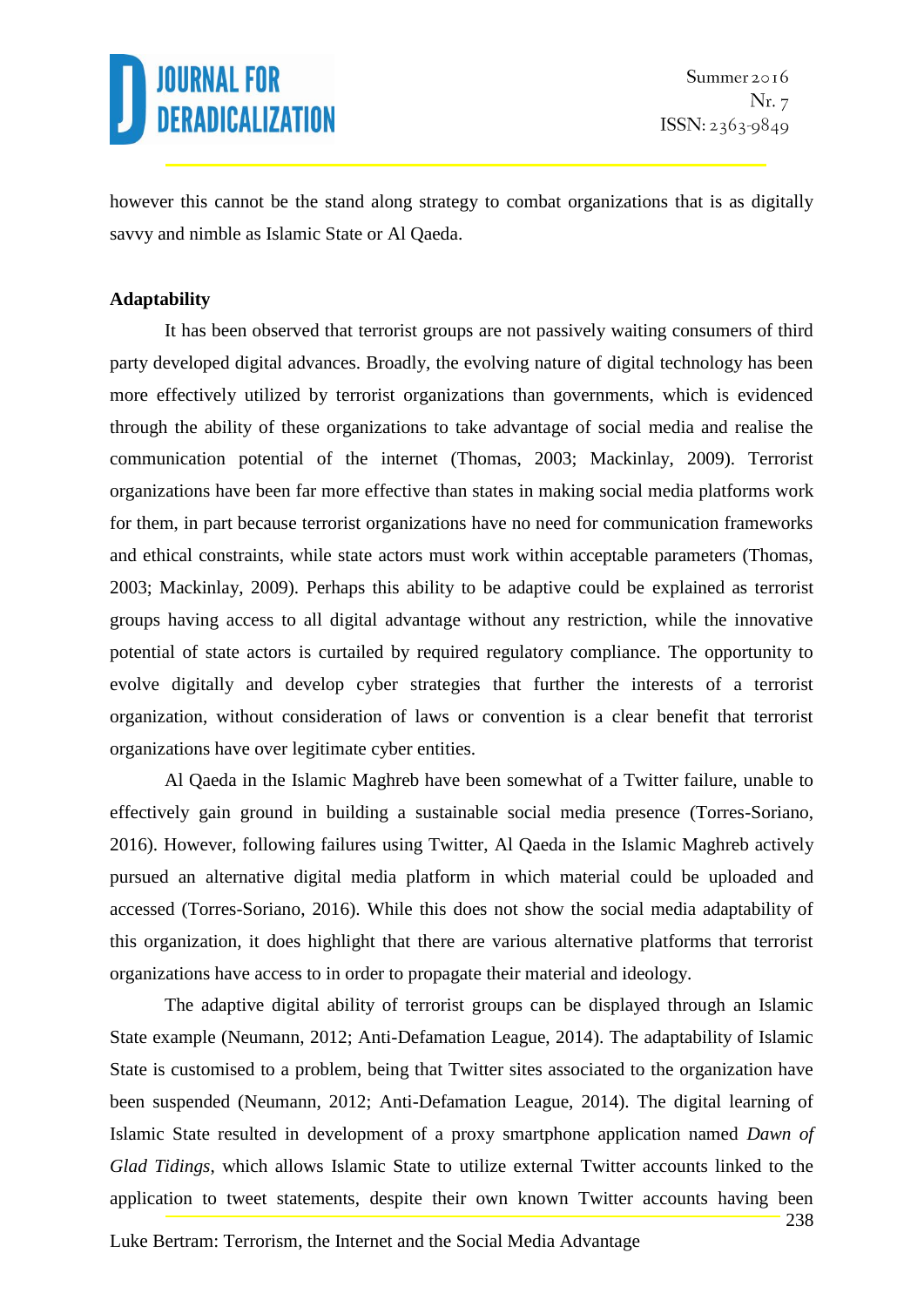suspended (Anti-Defamation League, 2014; Tadjdeh, 2014). Further, Islamic State have also displayed the ability to push-out their continuing digital presence through such methods of linking onto Twitter tweets through high jacking hashtags as well as maintaining an extensive proxy-server network from which propaganda material can be disseminated (Tadjdeh, 2014). A number of years prior to the report of the Anti-Defamation League (2014) that refers to the creation of the Islamic State Dawn of Glad Tidings application, Neumann (2012) predicted that advantages of smartphones and application development would become a new focus of extremist organizations. This shows that terrorist groups, particularly Islamic State, have become adaptive and exploitative digital users, these groups now possess the ability to use social media platforms as they desire and have the ability to circumvent interventions (Anti-Defamation League, 2014). As Schmidt (2013) also notes any strategy that aims to counter the digital presence of terrorist groups must be aimed at discrediting the propaganda, as the task of removing, blocking or deleting the platforms of propaganda is not an achievable goal. The spirit of Schmidt's (2013) position is that the digital presence of terrorist organizations is beyond deletion and there is far more value in state actors themselves utilising digital advancements to propagate counter-terrorism strategies, rather than simply attempting to curtail its pervasive nature. However, this strategy should be conducted complementarily to a sustained extremist group social media presence suppression initiative, such as the activity that is achieving some gains in suspending Islamic State Twitter accounts (Berger and Morgan, 2015). Additional to the ability to overcome attempts at digital intervention, what this ability also shows is that social media and the propagation of material also preserves the digital existence of terrorist organizations.

There is extensive evidence that digital technology as a means of achieving easy and readily available communication, has been highly advantageous to terrorist organizations. This is true in all facets of communication, including one to one exchanges, creating groups that provide commonality, training, recruitment and many platforms for reaching an audience through propaganda dissemination.

#### **Digital Operation**

Luke Bertram: Terrorism, the Internet and the Social Media Advantage 239 To this point, this article has focused on social media and the internet broadly as a communication mechanism that served terrorist organisation priorities. Additional to this focus, operational aspects of social media use within terrorist organizations will also be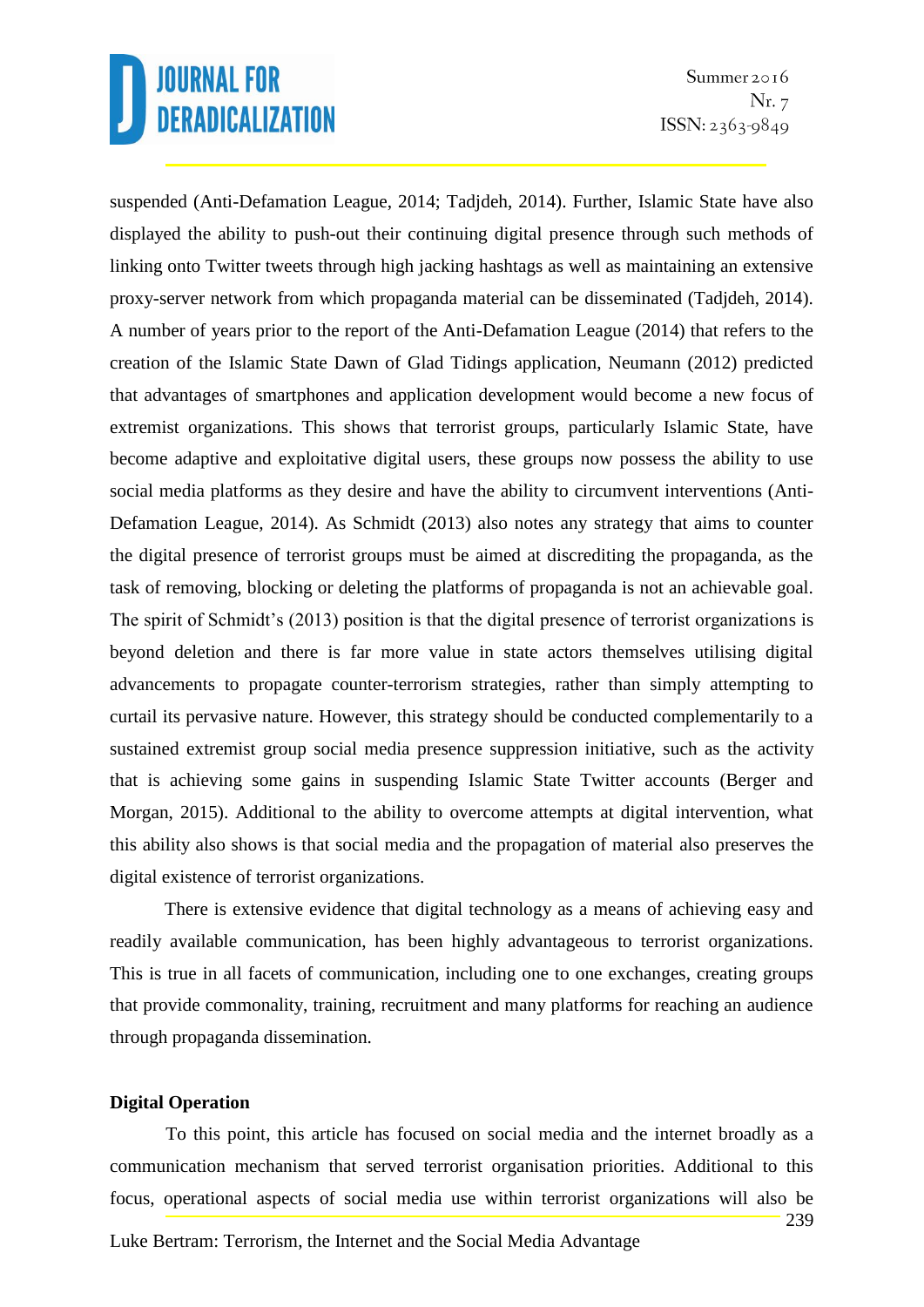discussed. Utilizing social media and the internet to achieve operational goals involves two main approaches, being cyber-based attacks intended to directly result in casualty and terror, as well as digital activities that support the organization without the activity being intended to cause direct harm (Denning, 2001; Grob-Fitzgibbon, 2004; Rogan, 2006; West, 2014). A useful explanation of cyber-terrorism is provided by Heickero, who quotes Professor Dorothy Dennings in defining cyber-terrorism as:

"…illegal, socially or politically determined assault or threat of assault against computers, networks and stored information" (Heickerö, 2014. pg. 554).

Although short, this description of cyber-terrorism is quite useful while examining the role of social media and the internet in terrorism organization operation. In addition to the broad summary of targets that may be vulnerable to cyber-terrorism (Heickero, 2014), it can be inferred that social media may also provide a platform for cyber-terrorism attacks that is open to terrorist organizations. The prominent benefit of operations that targeted at cyberentities, may simply be the availability of the target (Heickero, 2014). Due to the prevalence of social media in every aspect of daily life, digitally vulnerable targets have been created and presented to terrorist organizations that possess digital operation capability to an extent that these vulnerabilities can be exploited.

Within the use of social media as a means for conducting terrorism, there is also a separation of purposes (Thomas, 2003; Rogan, 2006). Rogan (2006) groups all terrorism related activity together under the term 'Jihadism Online', however draws the distinction between coordination of activity and specific acts of cyber-terrorism that seek to cause casualties. This distinction is significant, as there is difference in intention between utilizing digital means as a coordination tool and propaganda beacon in comparison to utilising the same technologies as a mechanism for causing catastrophic harm (Rogan, 2006; Stohl, 2007). Moving forward towards digital operations, the practice of terrorist organizations cultivating digital operatives, perhaps hackers is acknowledged and the potential for a digital terrorist attack exists, however there is no known evidence that any terrorist group has successfully utilized digital technology with the goal of causing casualties (Stohl, 2007; Henschke, 2014; West, 2014). Hence, the benefit of digital technology to organizational operations may be more of a coordinating nature (Thomas, 2003). Although this digital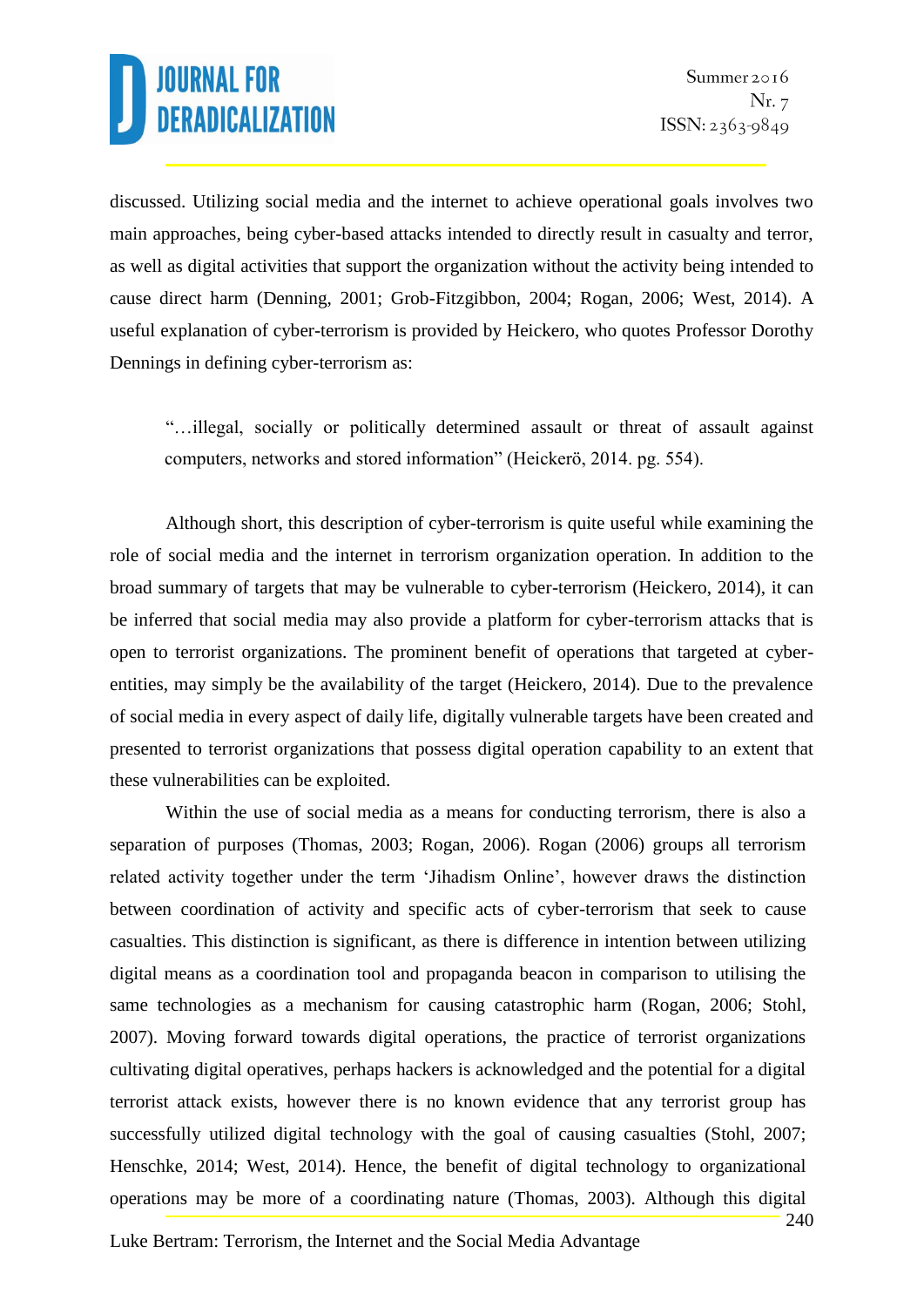susceptibility to digitally capable terrorist organizations is present, The Center for the Study of Terrorism and Irregular Warfare suggests that cyber-attacks are most likely to be deployed to support conventional terrorism activity (Wilson, 2005). The disastrous potential consequences of a destructively intended cyber-terrorist attack are acknowledged, however it is considered more likely that the basis of jihadism online is exploitative rather than destructive (Rogan, 2006; West, 2014). West (2014) suggests in stronger terms that given the technical complexity and financial outlay required to conduct a catastrophic infrastructural cyber-attack, it seems unlikely that a terrorist attack of this kind would be carried out. The potential threat and resultant impact of a successful digitally-based terrorism attack should be acknowledged, however it appears far more likely that coordination of effort and communication amongst members, which is easily achieved through social media, presents a much more usable benefit to terrorist organizations (Thomas, 2003; Rudner, 2016). Thomas (2003) notes that the internet is an outstanding asset for coordination and refers to the ability of insurgent groups to coordinate activities in one target country while remaining in a separate country. The coordination benefits that social media and the internet provide to terrorist groups is extensive, as it allows communication beyond vast distances as well as providing immediate availability of communication (Thomas, 2003; Soo Hoo, Goodman & Greenburg; Rudner, 2016).

However, the benefit of a successfully conducted cyber-terrorism attacks can be quickly understood. The potential resultant chaos could potentially exceed that of a violent terrorist attack, such as a bombing, while there is a greatly reduced risk of exposure and loss of operatives (Thomas, 2003; Soo Hoo, Goodman & Greenburg). Consider the possibility of a cyber-attack that totally compromised the electrical infrastructure of a city. Within current societal settings, in which digital infrastructure is deeply embedded in government and public administration, a total loss of electricity would have potential to cripple healthcare, water supply, financial institutions, domestic living conditions and potentially could impact on every aspect of life (Rogan, 2006; Soo Hoo, Goodman & Greenburg, 2008).

Social media and digital platforms are continuing to evolve, becoming further and further intertwined into institutional infrastructures, which is provides significant benefit to industry and institution, however the open and accessible nature of these digital platforms also provides a digital attack target, as Soo Hoo, Goodman & Greenburg say: "…this new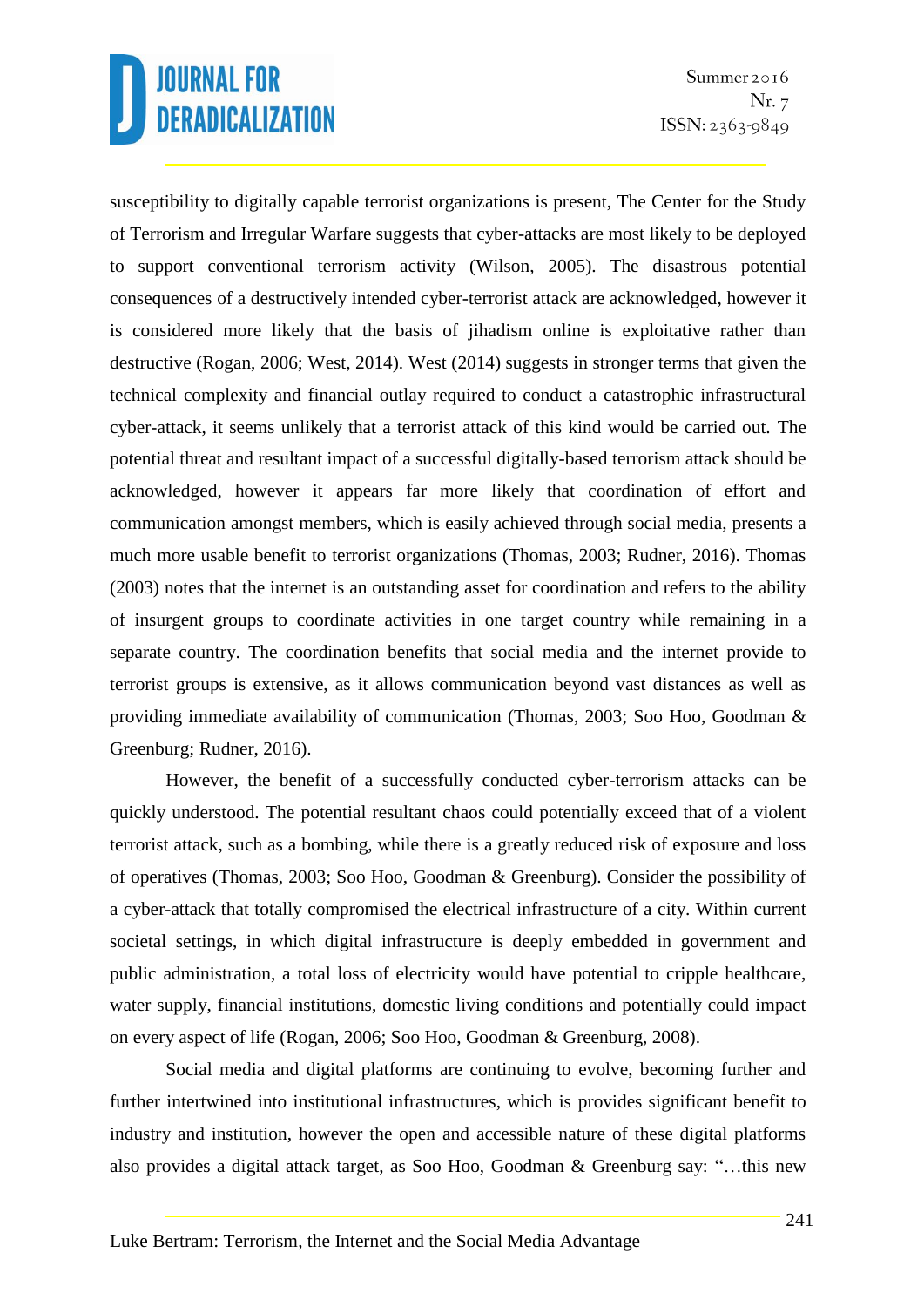information infrastructure has become both an asset to defend and an avenue by which other infrastructures may be attacked" (Soo Hoo, Goodman & Greenberg, 2008. pg.1).

While the potential for catastrophic impact of digital infrastructure vulnerability exists, it appears that currently this manner of cyber-attack would require a prohibitively high level of technical expertise and resourcing in order to succeed in a cyber-attack against digital infrastructure (Heickerö, 2014; West, 2014). Stohl (2007) explains the concept of widespread digital attack against a state entity as political threat, rather than being any sustained campaign. However, this is where another benefit lies, the threat and concern that may be caused by the possibility of such a crippling attack meets the end-goal of a terrorist organization, being to spread terror (Grob-Fitzgibbon, 2004; Tabansky, 2011). This is the advantage of social media within digital operations and cyber-terrorism, being that information can be distrusted to audiences efficiently within a platform that encourages interaction between audience and transmitter (Aly, 2016). Thomas (2003) explains this further and notes that the potential disaster resultant from a cyber-terrorism can be the goal of cyber-terrorism, which for instance targets transit vehicles traffic signals to cause collisions, or shutting down power grids. The fear of these potential catastrophic outcomes can be achieved through nothing more than a terrorist group posting or tweeting their intention to carry out a cyber-attack and if social media is exploited effectively terror is likely to spread (Thomas, 2003; Wilson, 2005; Stohl, 2007; Khalil, 2014, Aly, 2016). It is clear that through effective use of social media, terrorist organizations are provided with the platform and ready opportunity to interact with their audience. Social media has become so ingrained and relied upon in many aspects of civilian life, as well as civil infrastructure, to an extent that a previously unavailable arena of attack has been opened.

Additionally, social media presents an information resource to terrorist groups, who may seek to gather intelligence, target individuals, encourage vulnerable persons to participate in action or travel to the caliphate (Denning, 2001; Cukier and Mayer-Schoenberger, 2013; West, 2014; Klausen, 2015). The wealth of information that is social media and the internet has become a valuable data resource that contains extensive professional and personal information including financial interests, medical records, criminal records, personal data, social interests, location, religious beliefs, family linkages et cetera (Denning, 2001; Cukier and Mayer-Schoenberger, 2013; West, 2014; Rudner, 2016). Denning (2001) refers to the internet as a data storage mechanism and states: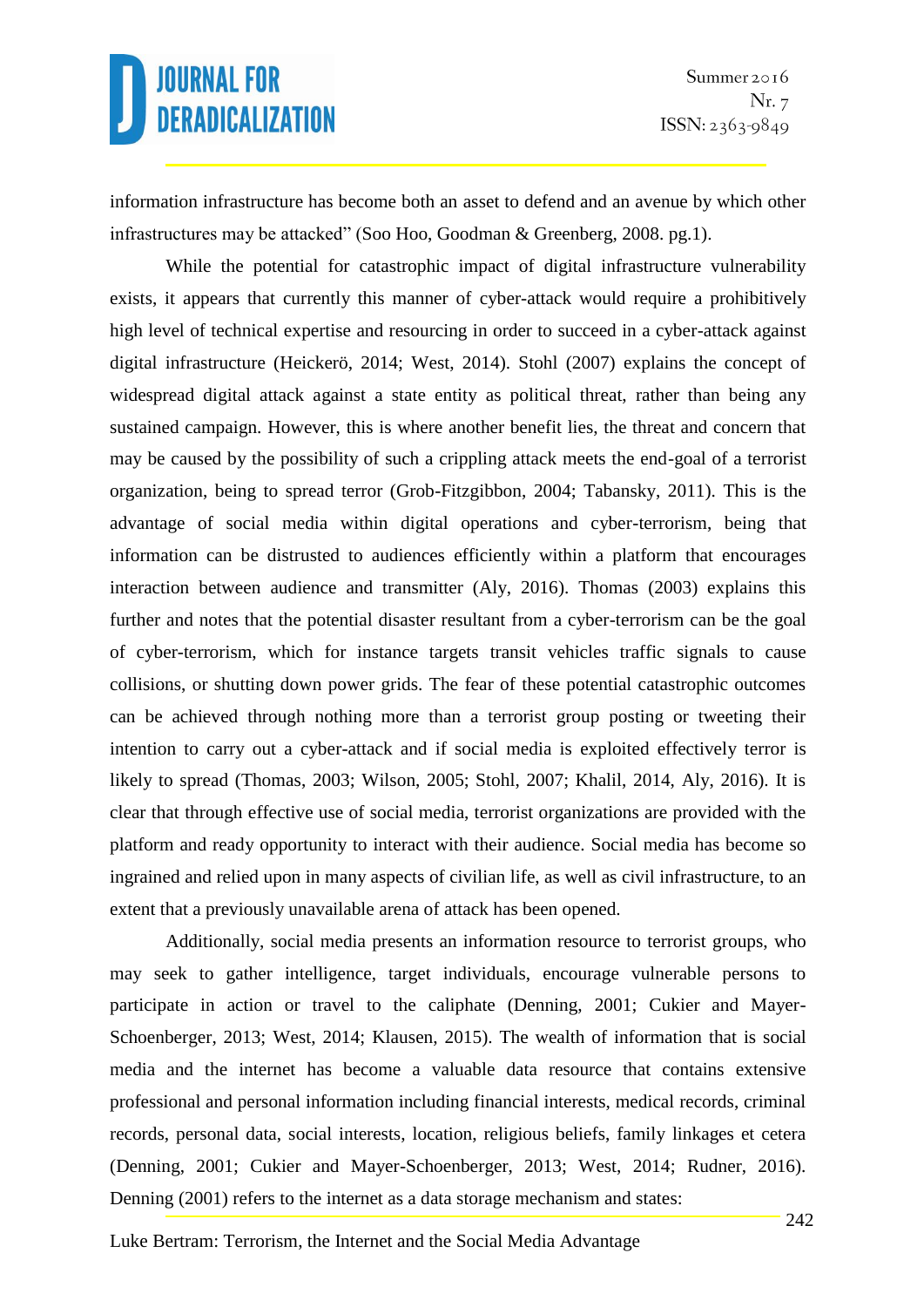"One way of viewing the Internet is as a vast digital library. The web alone offers several billion pages of information, and much of the information is free" (Denning, 2001. pg. 243).

There is potential for locating almost endless swathes of information on any subject that for example may include whereabouts of individuals, identification information, financial account information of individuals or states, recreational trends of a demographic, or perhaps obtaining transit information for groups of individuals (Denning, 2001; West, 2014). Thomas (2003) also discusses the internet as a resource of information in the context of operational planning. As has been discussed, the internet presents a vast volume of digital property from individuals, organizations and governments (Denning, 2001; West, 2014). There is obvious commercial benefit in collecting sensitive information that may support organizational sustainability, however Thomas (2003) goes further and refers to this information being available as assets to intelligence analysis and operational planning. Information technology, particularly social media have become so imbedded in society that it provides both an access point to and a wealth of information that terrorist organizations may see value in exploiting (Denning, 2001; West, 2014; Rudner, 2016).

#### **Conclusion & Digital Extremism Counter-Measures**

It is clear that increased communication capability, through social media and the internet are a far reaching benefit that has revolutionised operating methods of terrorist organizations. Social media benefits also include availability of exploitable data that may support operational planning, intelligence analysis as well as organizational sustainability through financial resourcing. Additionally, social media has provided terrorist organizations with a digital platform from which there is potential for exclusively cyber-based attacks, simply through message dissemination.

Furthermore, cyber space and social media presences have provided a safe space of significant imperviousness to interventions, enabling terrorists to communicate, train and exist beyond the reach of interventions.

It seems that the paramount benefit that social media and internet mechanisms have provided to terrorist organizations is communication, which is easily achieved, cost effective and far reaching.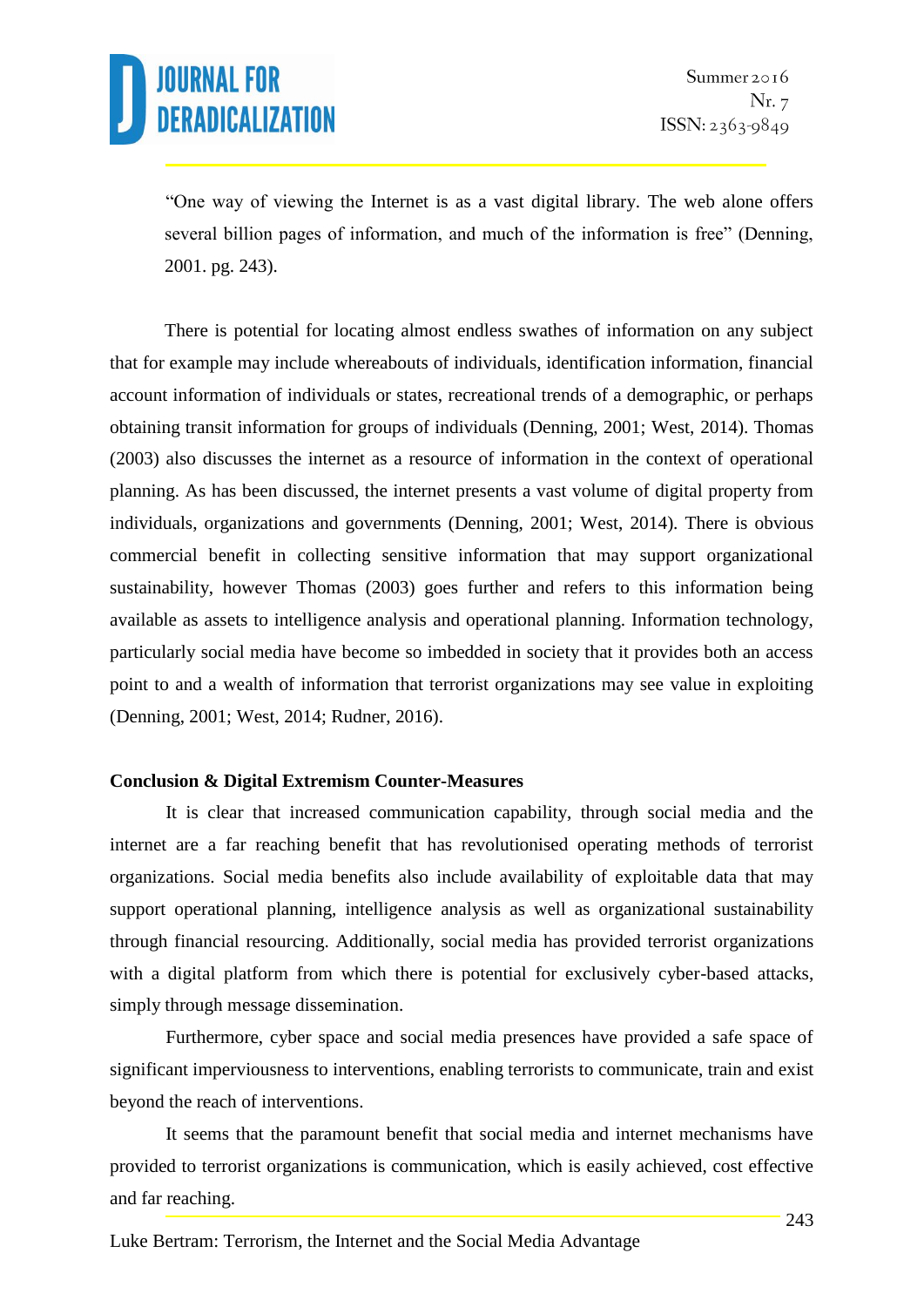As has been discussed previously, social media has presented terrorist organizations with many advantages in coordinating operations, reaching potential Jihadis and engaging with their intended audiences. However, these same advantages can be utilized by counterterrorism and counter-violent extremism actors to achieve gains against these organizations. Firstly, as Berger and Morgan (2015) note, there have been practical efforts to engage with groups such as Islamic State in the social media realm with covert accounts that aim to provide access to intelligence and organizational propaganda. In a more overt manner, narratives that counter the ideology and doctrine of terrorist organisations can be more widely disseminated to the same vast audience that organizations have access to, includes inorganization Jihadis, potential radicals, the wider public audience and communities that are affected by terrorist organization activity (Braddock and Horgan, 2015).

Aly (2016) explains the communication exchange between a transmitter and receiver as being dynamic and interactive. Accordingly, if counter-narrative messages are to be effective in engaging an audience, the interactive and adaptive nature of social media must be the delivery mechanism through which these counter-narratives are delivered. Platforms such as Facebook and Twitter are interactive by design and encourage exchange between audience and transmitter, as well as being dynamic in meeting the needs of a changing target audience.

With minimal effort, social media allow communication between terrorists, with potential recruits and with the public audience. The adaptive ability of terrorist organizations in their use of social media highlights the digital potential to reach audiences, gather information, disseminate messages and coordinate activities. By viewing the social media presence as a tool for collecting intelligence, conducting digital counter-operations and also overtly discrediting terrorist organizations in their own digital space, counter-violent extremism strategists and policy makers may make gains against terrorist organizations. These same communication advantages can be realised by states and non-government agencies, hence counter-violent extremism strategies that integrate digital platforms as communication and outreach advantages are where counter-measures should begin.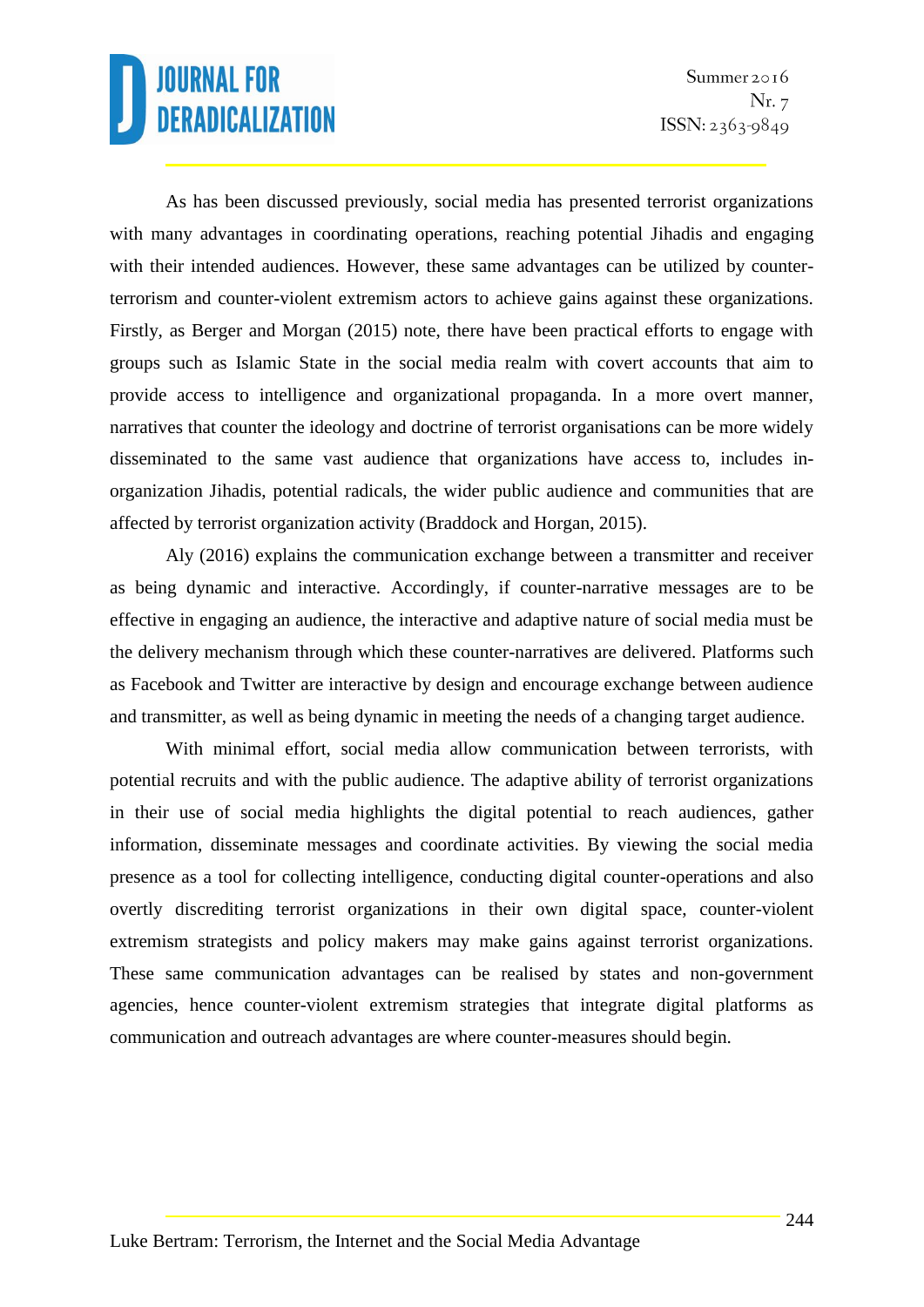

### **Reference List:**

Ali, M. (2013, September). The link between unemployment and terrorism [Video file]. Ted Conferences. Retrieved from

[www.ted.com/talks/mohamed\\_ali\\_the\\_link\\_between\\_unemployment\\_and\\_terrorism](http://www.ted.com/talks/mohamed_ali_the_link_between_unemployment_and_terrorism)

- Aly, A. (2016, 26 February). Brothers, Believers, Brave Mujahideen: Focusing attention on the audience of violent jihadist preachers. Studies in Conflict and Terrorism. Retrieved from<http://dx.doi.org/10.1080/1057610X.2016.1157407>
- Aly, A., Macdonald, S., Jarvis, L. & Chen, T. M. (2016, 7 April) Introduction to the Special Issue: Terrorist Online Propaganda and Radicalization. Studies in Terrorism and Conflict. 2016, VOL. 0, NO. 0, 1–9. Retrieved from <http://dx.doi.org/10.1080/1057610X.2016.1157402>
- Anti-Defamation League. (2014, 11 July). Hashtag Terror: How ISIS Manipulates Social Media.

[http://www.adl.org/combatinghate/internationalextremismterrorism/c/isisislamicstates](http://www.adl.org/combatinghate/internationalextremismterrorism/c/isisislamicstatesocialmedia.html) [ocialmedia.html](http://www.adl.org/combatinghate/internationalextremismterrorism/c/isisislamicstatesocialmedia.html)

- Atran, S. (2015, 23 April). The Youth Need Values and Dreams. United Nations General Assembly [Video file]. Retrieved from [https://www.youtube.com/watch?v=qlbirlSA](https://www.youtube.com/watch?v=qlbirlSA-dc)[dc](https://www.youtube.com/watch?v=qlbirlSA-dc)
- Berger, J.M. & Morgan, J. (2015, March). Defining and describing the population of ISIS supporters on Twitter. The Brookings Project on U.S. Relations with the Islamic World Analysis Paper. Retrieved from [http://www.brookings.edu/~/media/research/files/papers/2015/03/isis-twitter-census](http://www.brookings.edu/~/media/research/files/papers/2015/03/isis-twitter-census-berger-morgan/isis_twitter_census_berger_morgan.pdf)[berger-morgan/isis\\_twitter\\_census\\_berger\\_morgan.pdf](http://www.brookings.edu/~/media/research/files/papers/2015/03/isis-twitter-census-berger-morgan/isis_twitter_census_berger_morgan.pdf)
- Braddock K. & Horgan, J. (2015, 11 December) Towards a Guide for Constructing and Disseminating Counternarratives to Reduce Support for Terrorism. Studies in Conflict & Terrorism. 2016, Volume 39, Number 5, 381–404. Retrieved from <http://dx.doi.org/10.1080/1057610X.2015.1116277>
- Broadhurst, R., Grabosky, P., Alazab, M. and Chon, S. (2014). Organizations and Cyber crime: An Analysis of the Nature of Groups engaged in Cyber Crime. International Journal of Cyber Criminology. Volume 8, issue 1, pp. 1 -20. Retrieved from [http://search.proquest.com.ezproxy.csu.edu.au/docview/1545341663?rfr\\_id=info%3A](http://search.proquest.com.ezproxy.csu.edu.au/docview/1545341663?rfr_id=info%3Axri%2Fsid%3Aprimo) [xri%2Fsid%3Aprimo](http://search.proquest.com.ezproxy.csu.edu.au/docview/1545341663?rfr_id=info%3Axri%2Fsid%3Aprimo)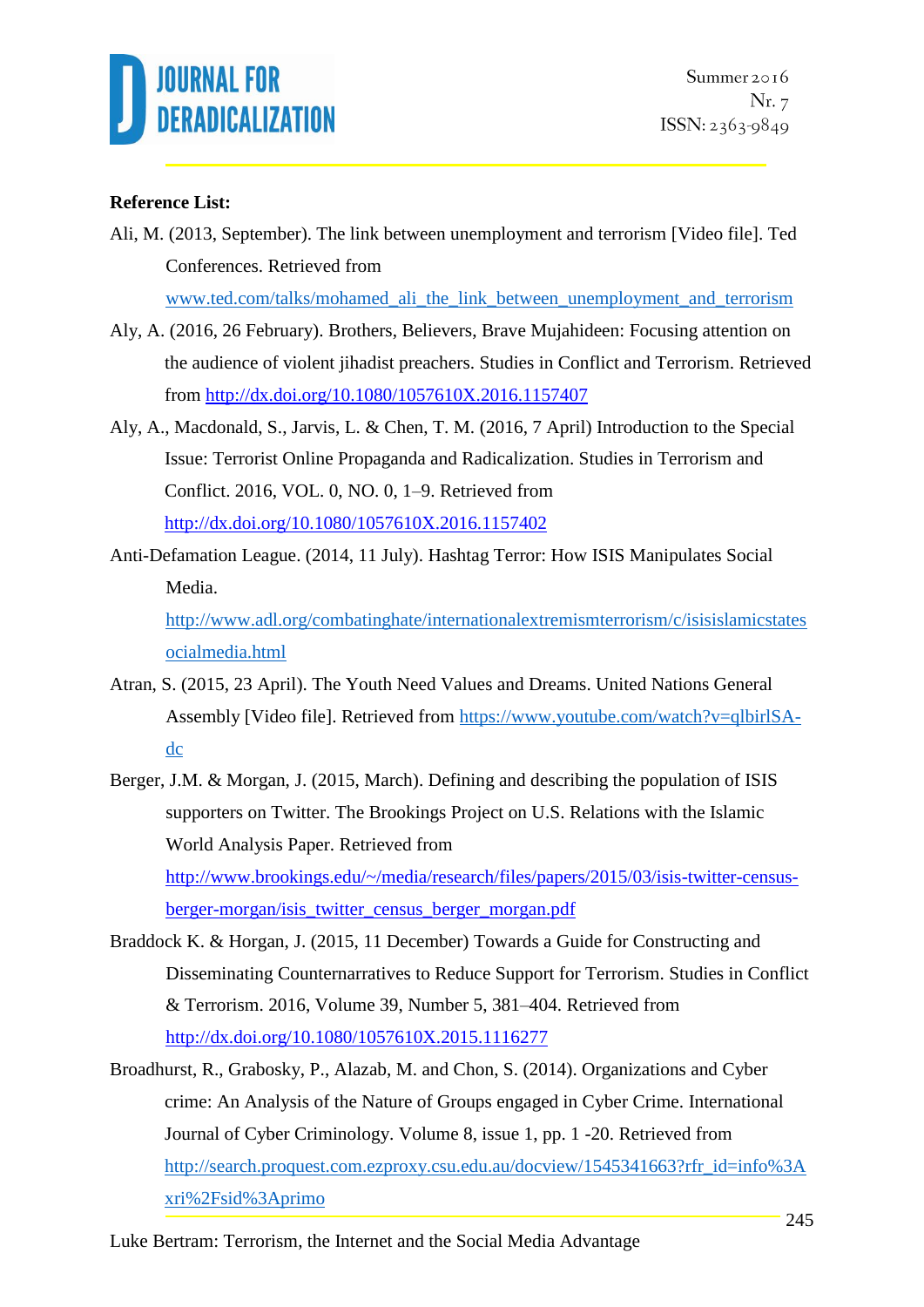- Coker, C. (2002). Globalisation and Terrorism [Conference Paper]. London School of Economics and Political Science. Retrieved from [https://www.google.de/url?sa=t&rct=j&q=&esrc=s&source=web&cd=1&ved=0ahUK](https://www.google.de/url?sa=t&rct=j&q=&esrc=s&source=web&cd=1&ved=0ahUKEwjhloiRp6vKAhVH8A4KHW5hD2QQFggnMAA&url=http%3A%2F%2Fwww.g8.utoronto.ca%2Fconferences%2F2002%2Ftokyo%2Fcocker.pdf&usg=AFQjCNHIdQKbY0XILj7iET-a7J4mXtYHgw&cad=rja) [EwjhloiRp6vKAhVH8A4KHW5hD2QQFggnMAA&url=http%3A%2F%2Fwww.g8.](https://www.google.de/url?sa=t&rct=j&q=&esrc=s&source=web&cd=1&ved=0ahUKEwjhloiRp6vKAhVH8A4KHW5hD2QQFggnMAA&url=http%3A%2F%2Fwww.g8.utoronto.ca%2Fconferences%2F2002%2Ftokyo%2Fcocker.pdf&usg=AFQjCNHIdQKbY0XILj7iET-a7J4mXtYHgw&cad=rja) [utoronto.ca%2Fconferences%2F2002%2Ftokyo%2Fcocker.pdf&usg=AFQjCNHIdQK](https://www.google.de/url?sa=t&rct=j&q=&esrc=s&source=web&cd=1&ved=0ahUKEwjhloiRp6vKAhVH8A4KHW5hD2QQFggnMAA&url=http%3A%2F%2Fwww.g8.utoronto.ca%2Fconferences%2F2002%2Ftokyo%2Fcocker.pdf&usg=AFQjCNHIdQKbY0XILj7iET-a7J4mXtYHgw&cad=rja) [bY0XILj7iET-a7J4mXtYHgw&cad=rja](https://www.google.de/url?sa=t&rct=j&q=&esrc=s&source=web&cd=1&ved=0ahUKEwjhloiRp6vKAhVH8A4KHW5hD2QQFggnMAA&url=http%3A%2F%2Fwww.g8.utoronto.ca%2Fconferences%2F2002%2Ftokyo%2Fcocker.pdf&usg=AFQjCNHIdQKbY0XILj7iET-a7J4mXtYHgw&cad=rja)
- Conway, M. (2005, 8-10 September). Terrorism 'Use' and the Internet Fighting Back. Conference Paper: Cybersafety: Safety and Security in a Networked World: Balancing Cyber-Rights and Responsibilities. Retrieved from [https://www.google.com/url?sa=t&rct=j&q=&esrc=s&source=web&cd=1&ved=0ahU](https://www.google.com/url?sa=t&rct=j&q=&esrc=s&source=web&cd=1&ved=0ahUKEwj8yczw1cLNAhUMMY8KHfGFAzAQFggeMAA&url=http%3A%2F%2Fwww.oii.ox.ac.uk%2Fresearch%2Fcybersafety%2Fextensions%2Fpdfs%2Fpapers%2Fmaura_conway.pdf&usg=AFQjCNGsB3-g-clxKhAdsL0Y3qHmCRdCeg) [KEwj8yczw1cLNAhUMMY8KHfGFAzAQFggeMAA&url=http%3A%2F%2Fwww.](https://www.google.com/url?sa=t&rct=j&q=&esrc=s&source=web&cd=1&ved=0ahUKEwj8yczw1cLNAhUMMY8KHfGFAzAQFggeMAA&url=http%3A%2F%2Fwww.oii.ox.ac.uk%2Fresearch%2Fcybersafety%2Fextensions%2Fpdfs%2Fpapers%2Fmaura_conway.pdf&usg=AFQjCNGsB3-g-clxKhAdsL0Y3qHmCRdCeg) [oii.ox.ac.uk%2Fresearch%2Fcybersafety%2Fextensions%2Fpdfs%2Fpapers%2Fmaur](https://www.google.com/url?sa=t&rct=j&q=&esrc=s&source=web&cd=1&ved=0ahUKEwj8yczw1cLNAhUMMY8KHfGFAzAQFggeMAA&url=http%3A%2F%2Fwww.oii.ox.ac.uk%2Fresearch%2Fcybersafety%2Fextensions%2Fpdfs%2Fpapers%2Fmaura_conway.pdf&usg=AFQjCNGsB3-g-clxKhAdsL0Y3qHmCRdCeg) [a\\_conway.pdf&usg=AFQjCNGsB3-g-clxKhAdsL0Y3qHmCRdCeg](https://www.google.com/url?sa=t&rct=j&q=&esrc=s&source=web&cd=1&ved=0ahUKEwj8yczw1cLNAhUMMY8KHfGFAzAQFggeMAA&url=http%3A%2F%2Fwww.oii.ox.ac.uk%2Fresearch%2Fcybersafety%2Fextensions%2Fpdfs%2Fpapers%2Fmaura_conway.pdf&usg=AFQjCNGsB3-g-clxKhAdsL0Y3qHmCRdCeg)
- Conway, M. (2016, 12 April). Determining the Role of the Internet in Violent Extremism and Terrorism: Six Suggestions for Progressing Research. Studies in Conflict & Terrorism. 1521-0731. Retrieved from <http://dx.doi.org/10.1080/1057610X.2016.1157408>
- Cukier, K. and Mayer-Schoenberger, V. (2013, May/June). The Rise of Big Data. Foreign Affairs. Volume 92, issue 3. [http://search.proquest.com.ezproxy.csu.edu.au/docview/1335008763?OpenUrlRefId=i](http://search.proquest.com.ezproxy.csu.edu.au/docview/1335008763?OpenUrlRefId=info:xri/sid:primo&accountid=10344) [nfo:xri/sid:primo&accountid=10344](http://search.proquest.com.ezproxy.csu.edu.au/docview/1335008763?OpenUrlRefId=info:xri/sid:primo&accountid=10344)
- Denning, D. E. (2001). Activism, Hacktivism, and Cyberterrorism: The internet as a tool for influencing foreign policy, chapter 8 in Arquilla and Ronfeldt (ed.), Networks and Netwars: The Future of Terror, Crime and Militancy, pp. 239-288. Rand Corporation. Retrieved from

[https://www.rand.org/content/dam/rand/pubs/monograph\\_reports/MR1382/MR1382.c](https://www.rand.org/content/dam/rand/pubs/monograph_reports/MR1382/MR1382.ch8.pdf) [h8.pdf](https://www.rand.org/content/dam/rand/pubs/monograph_reports/MR1382/MR1382.ch8.pdf)

Dubouloz, C. & Wilner, A. (2010, February). Home grown terrorism and transformative learning: an interdisciplinary approach to understanding radicalization. Global Change Peace and Security. Retrieved from

http://www.researchgate.net/publication/228624027 Homegrown terrorism and tran sformative learning an interdisciplinary approach to understanding radicalization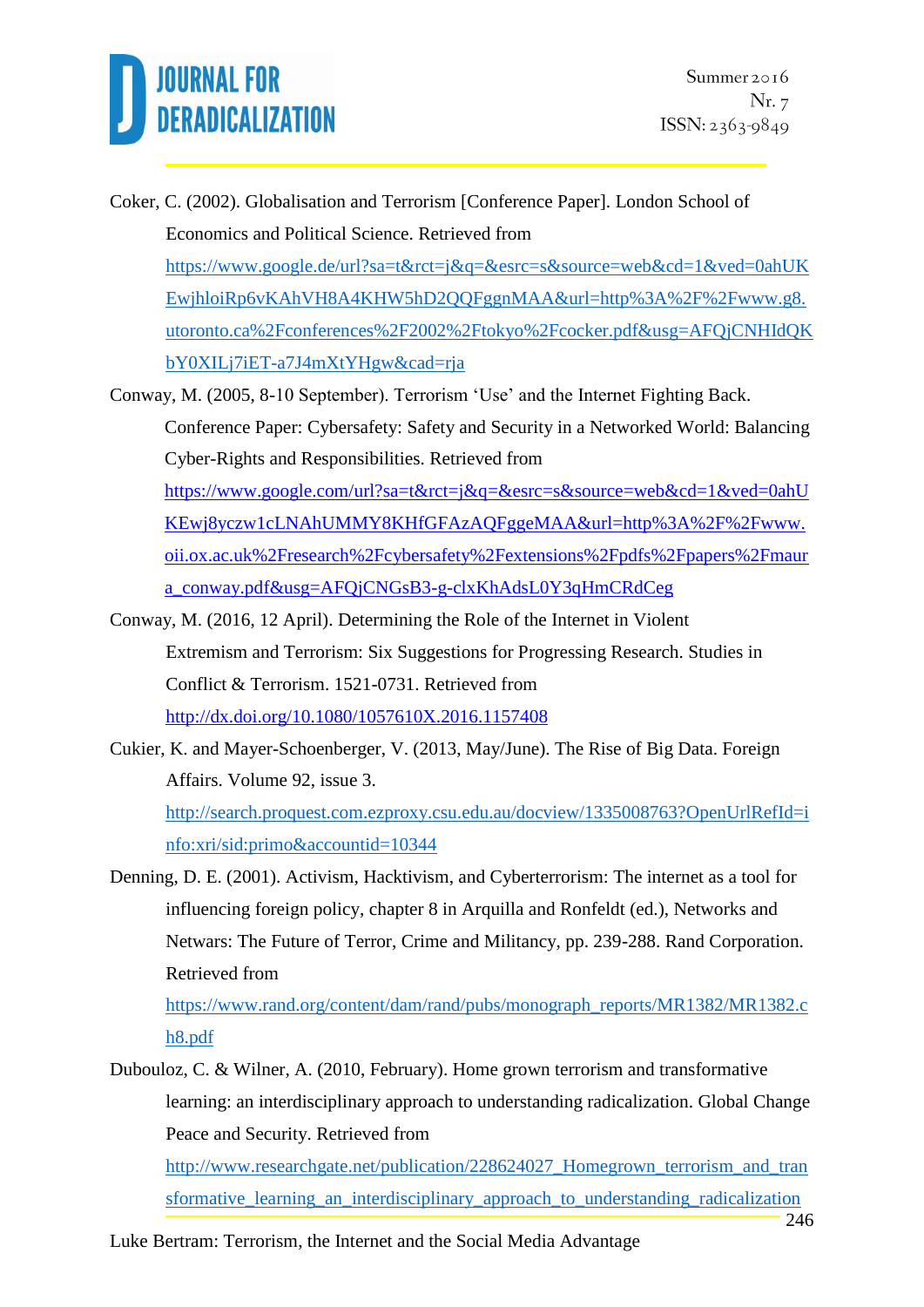- Edelman, A. (2015, 10 May). Lone-wolf terrorists could attack U.S. 'at any moment,' Homeland Security chief admits. New York Daily News. Retrieved from [http://www.nydailynews.com/news/politics/lone-wolf-terrorists-attack-moment-dhs](http://www.nydailynews.com/news/politics/lone-wolf-terrorists-attack-moment-dhs-chief-article-1.2217118)[chief-article-1.2217118](http://www.nydailynews.com/news/politics/lone-wolf-terrorists-attack-moment-dhs-chief-article-1.2217118)
- Eriksson, J. and Giacomello, G. (2006, July). The Information Revolution, Security, and International Relations: (IR) Relevant Theory? International Political Science Review, volume 27, number 3, pp. 221 – 244. Sage Publications Limited. Retrieved from <http://ips.sagepub.com.ezproxy.csu.edu.au/content/27/3/221>
- Ferguson, P. and Huston, G. (1998, June). What Is a VPN? Part I. The Internet Protocol Journal, volume 1, number 1. Cisco Systems. Retrieved from http://www.cisco.com/web/about/ac123/ac147/archived issues/ipj\_11/what\_is\_a\_vpn. [html](http://www.cisco.com/web/about/ac123/ac147/archived_issues/ipj_11/what_is_a_vpn.html)
- Grob-Fitzgibbon, B. (2010, 10 August). From the dagger to the bomb: Karl Heinzen and the evolution of political terror. Terrorism and Political Violence. Volume 16, number 1, pp. 97 – 115. United Kingdom: Routledge Taylor and Francis Group. Retrieved from [http://www-tandfonline-](http://www-tandfonline-com.ezproxy.csu.edu.au/doi/abs/10.1080/09546550490446036)

[com.ezproxy.csu.edu.au/doi/abs/10.1080/09546550490446036](http://www-tandfonline-com.ezproxy.csu.edu.au/doi/abs/10.1080/09546550490446036)

- Harrison, W. B. [Jnr] (2002, 7 March). Closing The Digital Divide. Global Information. Vital Speeches of the Day. Volume 68, issue 19, pp. 606 – 608. Retrieved from <http://connection.ebscohost.com/c/speeches/6995469/closing-digital-divide>
- Heickerö, R. (2014, 28 July). Cyber Terrorism: Electronic Jihad. Strategic Analysis, volume 38, number 4, pp. 554 – 565. United Kingdom: Routledge Taylor and Francis Group. Retrieved from [http://www-tandfonline](http://www-tandfonline-com.ezproxy.csu.edu.au/doi/abs/10.1080/09700161.2014.918435)[com.ezproxy.csu.edu.au/doi/abs/10.1080/09700161.2014.918435](http://www-tandfonline-com.ezproxy.csu.edu.au/doi/abs/10.1080/09700161.2014.918435)

Henschke, A. (2014, June). A decision-making procedure for responding to cyber-attacks. Occasional Paper, number 6, pp. 3 - 9. National Security College. Crawford School of Public Policy. Australian National University. Retrieved from <http://nsc.anu.edu.au/documents/ocassional-paper-6-cyber-ethics.pdf>

House of Commons, United Kingdom. (2012, 6 February). Roots of Violent Radicalization. Nineteenth Report of Session 2010–12. Reference: HC 1446. House of Commons Home Affairs Committee. Retrieved from

<http://www.publications.parliament.uk/pa/cm201012/cmselect/cmhaff/1446/1446.pdf>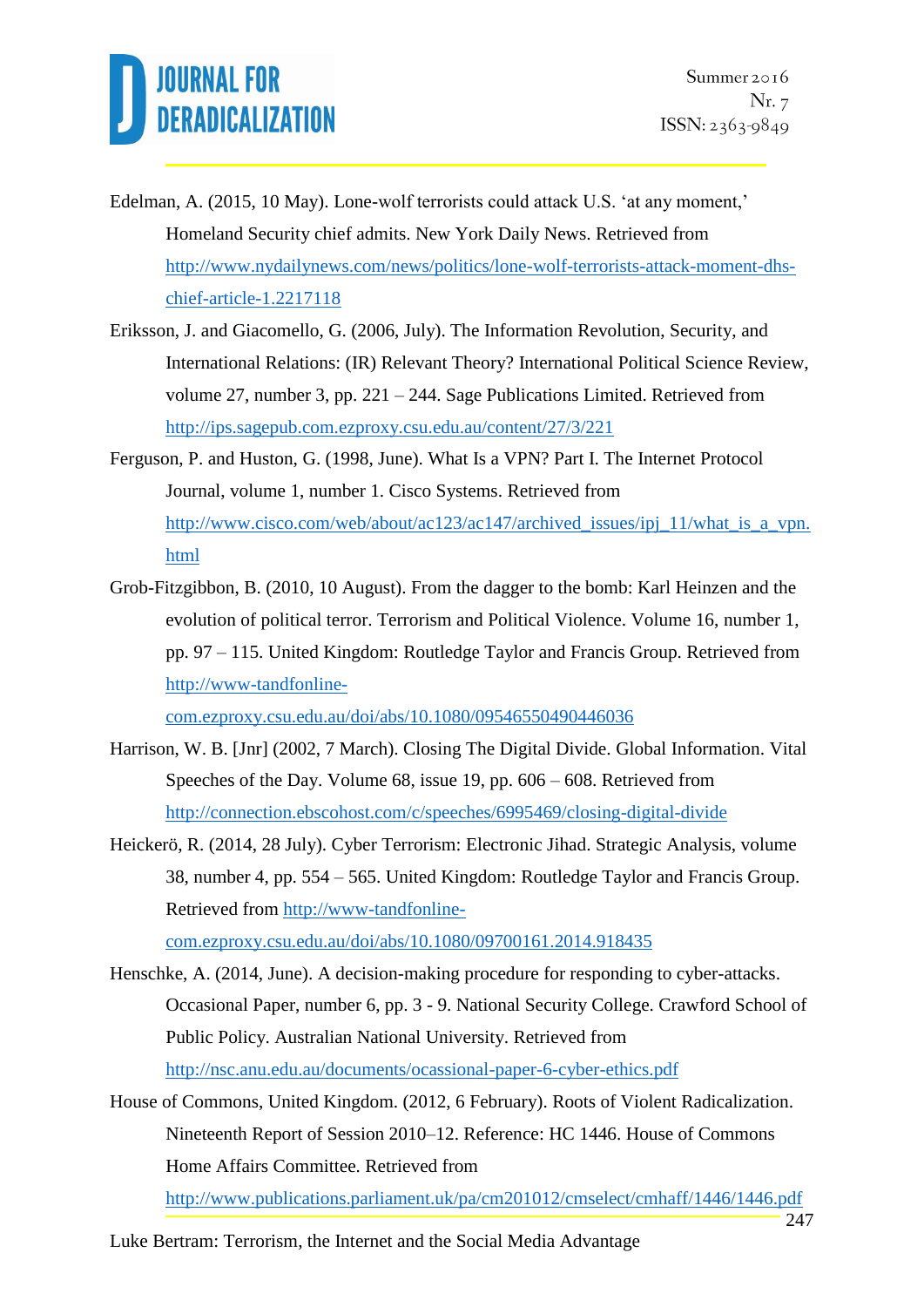

- Jones, C. (2015, 17 March). Jake Bilardi's story shows why terrorist intervention must be tailored. The Conversation. Retrieved from [https://theconversation.com/jake-bilardis](https://theconversation.com/jake-bilardis-story-shows-why-terrorist-intervention-must-be-tailored-38769)[story-shows-why-terrorist-intervention-must-be-tailored-38769](https://theconversation.com/jake-bilardis-story-shows-why-terrorist-intervention-must-be-tailored-38769)
- Khalil, E. (2014, 1 October). Gone viral Islamic State's evolving media strategy. Jane's Intelligence Review. IHS Global Limited. Retrieved from [http://search.proquest.com.ezproxy.csu.edu.au/docview/1609437740?rfr\\_id=info%3A](http://search.proquest.com.ezproxy.csu.edu.au/docview/1609437740?rfr_id=info%3Axri%2Fsid%3Aprimo) [xri%2Fsid%3Aprimo](http://search.proquest.com.ezproxy.csu.edu.au/docview/1609437740?rfr_id=info%3Axri%2Fsid%3Aprimo)
- Klausen, J. (2015). Tweeting the Jihad: Social Media Networks of Western Foreign Fighters in Syria and Iraq. Studies in Conflict & Terrorism, 38:1, 1- 22. Retrieved from<http://dx.doi.org/10.1080/1057610X.2014.974948>
- Koehler, D. (2014). The Radical Online: Individual Radicalization Processes and the Role of the Internet. Journal for Deradicalization. Winter, 2014/2015, number 1, pp. 116 – 134. Retrieved from<http://journals.sfu.ca/jd/index.php/jd/article/view/8/8>
- Labi, N. (2006, July/August). Jihad 2.0: With the loss of training camps in Afghanistan, terrorists have turned to the Internet to find and train recruits. The story of one pioneer of this effort—the enigmatic "Irhabi 007"—shows how. The Atlantic. Retrieved from [http://search.proquest.com.ezproxy.csu.edu.au/docview/223088747?OpenUrlRefId=in](http://search.proquest.com.ezproxy.csu.edu.au/docview/223088747?OpenUrlRefId=info:xri/sid:primo&accountid=10344) [fo:xri/sid:primo&accountid=10344](http://search.proquest.com.ezproxy.csu.edu.au/docview/223088747?OpenUrlRefId=info:xri/sid:primo&accountid=10344)
- Mackinlay, J. (2009). The Virtual Battlefield. In The Insurgent Archipelago: From Mao to Bin Laden (pp. 123-142). United Kingdom: Hurst and Company. Retrieved from [https://doms.csu.edu.au/csu/file/57260df0-83fe-4a03-a0c9-](https://doms.csu.edu.au/csu/file/57260df0-83fe-4a03-a0c9-7a8c3fbc8973/1/mackinlay-j.pdf) [7a8c3fbc8973/1/mackinlay-j.pdf](https://doms.csu.edu.au/csu/file/57260df0-83fe-4a03-a0c9-7a8c3fbc8973/1/mackinlay-j.pdf)
- McCauley, C., Moskalenko, S. and Van Son, B. (2013). Characteristics of Lone Wolf Violent Offenders: A Comparison of Assassins and School Attackers. Perspectives on Terrorism. Terrorism Research Initiative. Volume 7, number 1. Retrieved from <http://www.terrorismanalysts.com/pt/index.php/pot/article/view/240/pdf>
- McMillan, R. (2016, 5 April). Facebook's WhatsApp Launches 'End-to-End' Encryption. WhatsApp texting service strengthens encryption so only sender and receiver can read message contents. Retrieved from [http://www.wsj.com/articles/facebooks-whatsapp](http://www.wsj.com/articles/facebooks-whatsapp-turns-on-encryption-by-default-1459869097)[turns-on-encryption-by-default-1459869097](http://www.wsj.com/articles/facebooks-whatsapp-turns-on-encryption-by-default-1459869097)
- Ministry of Education and Home Office, United Kingdom. (n.d). How social media is used to encourage travel to Syria and Iraq: Bringing note for schools. Retrieved from

Luke Bertram: Terrorism, the Internet and the Social Media Advantage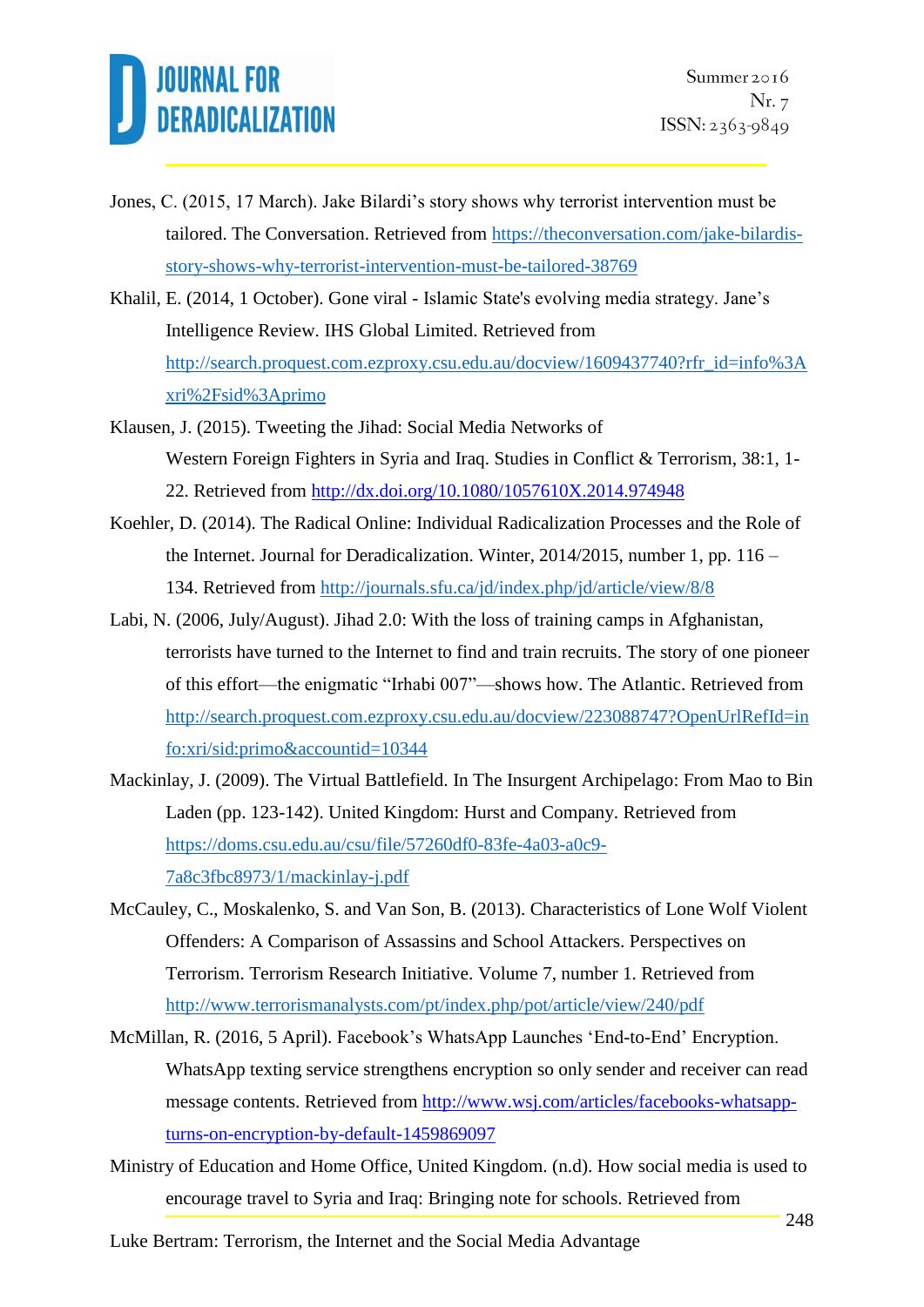

[https://www.gov.uk/government/uploads/system/uploads/attachment\\_data/file/440450](https://www.gov.uk/government/uploads/system/uploads/attachment_data/file/440450/How_social_media_is_used_to_encourage_travel_to_Syria_and_Iraq.pdf) [/How\\_social\\_media\\_is\\_used\\_to\\_encourage\\_travel\\_to\\_Syria\\_and\\_Iraq.pdf](https://www.gov.uk/government/uploads/system/uploads/attachment_data/file/440450/How_social_media_is_used_to_encourage_travel_to_Syria_and_Iraq.pdf)

- Mishra, S. (2003, 5 September). Exploitation of information and communication technology by terrorist organizations. Strategic Analysis, volume 27, number 3. Institute for Defence Studies and Analyses. United Kingdom: Routledge Taylor and Francis Group. Retrieved from [http://www-tandfonline](http://www-tandfonline-com.ezproxy.csu.edu.au/doi/abs/10.1080/09700160308450099)[com.ezproxy.csu.edu.au/doi/abs/10.1080/09700160308450099](http://www-tandfonline-com.ezproxy.csu.edu.au/doi/abs/10.1080/09700160308450099)
- Mohamedou, M-M. O. (2015, 18 June). The Islamic State, Al-Qaeda, and Postmodern Globalized Violence [Video file]. The Fletcher School, Fares Centre for Eastern Mediterranean Studies. Retrieved from <https://www.youtube.com/watch?v=kFFfKJydBfs>
- Neumann, P. (2012, December). Countering Online Radicalization in America. National Security Program, Homeland Security Project. Bipartisan Policy Center. Retrieved from [http://bipartisanpolicy.org/wp](http://bipartisanpolicy.org/wp-content/uploads/sites/default/files/BPC%20_Online%20Radicalization%20Report.pdf)[content/uploads/sites/default/files/BPC%20\\_Online%20Radicalization%20Report.pdf](http://bipartisanpolicy.org/wp-content/uploads/sites/default/files/BPC%20_Online%20Radicalization%20Report.pdf)
- Phillips, P. J. (2011). Lone Wolf Terrorism. Peace Economics, Peace Science and Public Policy. Volume 17, issue 1, article 1. Berkeley Electronic Press. Retrieved from [http://web.a.ebscohost.com.ezproxy.csu.edu.au/ehost/detail/detail?sid=a5c0a290-fc3d-](http://web.a.ebscohost.com.ezproxy.csu.edu.au/ehost/detail/detail?sid=a5c0a290-fc3d-48d7-b99d-fa3ef0c900cc@sessionmgr4002&vid=0&hid=4101&bdata=JnNpdGU9ZWhvc3QtbGl2ZQ%3D%3D#AN=60199449&db=tsh)[48d7-b99d-](http://web.a.ebscohost.com.ezproxy.csu.edu.au/ehost/detail/detail?sid=a5c0a290-fc3d-48d7-b99d-fa3ef0c900cc@sessionmgr4002&vid=0&hid=4101&bdata=JnNpdGU9ZWhvc3QtbGl2ZQ%3D%3D#AN=60199449&db=tsh)

[fa3ef0c900cc%40sessionmgr4002&vid=0&hid=4101&bdata=JnNpdGU9ZWhvc3Qtb](http://web.a.ebscohost.com.ezproxy.csu.edu.au/ehost/detail/detail?sid=a5c0a290-fc3d-48d7-b99d-fa3ef0c900cc@sessionmgr4002&vid=0&hid=4101&bdata=JnNpdGU9ZWhvc3QtbGl2ZQ%3D%3D#AN=60199449&db=tsh) [Gl2ZQ%3d%3d#AN=60199449&db=tsh](http://web.a.ebscohost.com.ezproxy.csu.edu.au/ehost/detail/detail?sid=a5c0a290-fc3d-48d7-b99d-fa3ef0c900cc@sessionmgr4002&vid=0&hid=4101&bdata=JnNpdGU9ZWhvc3QtbGl2ZQ%3D%3D#AN=60199449&db=tsh)

- Pretch, T. (2007, December). Home grown terrorism and Islamist radicalization in Europe. From Conversion to Terrorism. An assessment of the factors influencing violent Islamist extremism and suggestions for counter radicalization measures. Denmark: Danish Ministry of Justice. Retrieved from [http://www.justitsministeriet.dk/sites/default/files/media/Arbejdsomraader/Forskning/](http://www.justitsministeriet.dk/sites/default/files/media/Arbejdsomraader/Forskning/Forskningspuljen/2011/2007/Home_grown_terrorism_and_Islamist_radicalisation_in_Europe_-_an_assessment_of_influencing_factors2.pdf) Forskningspuljen/2011/2007/Home\_grown\_terrorism\_and\_Islamist\_radicalization\_in Europe<sub>--</sub> an assessment of influencing factors2.pdf
- Rogan, H. (2006, 20 March). Jihadism Online A study of how al-Qaida and radical Islamist groups use the Internet for terrorist purposes, 2006/00915. Norwegian Defence Research Establishment. Retrieved from

<http://rapporter.ffi.no/rapporter/2006/00915.pdf>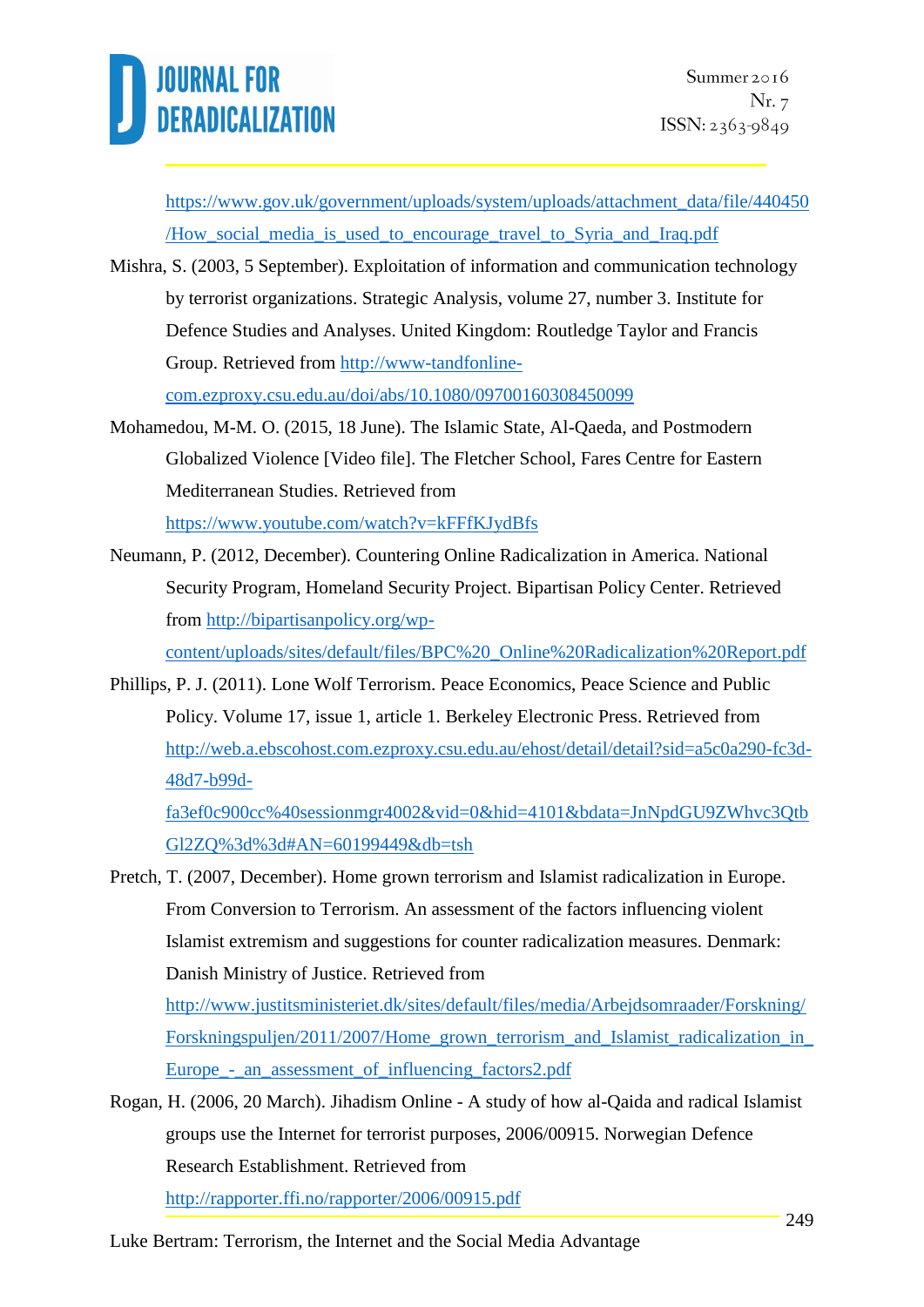- Rudner, M. (2016, 30 March). "Electronic Jihad": The Internet as Al Qaeda's Catalyst for Global Terror. Study in Conflict and Terrorism, Volume 0, Number. 0, 1– 14. Retrieved from <http://dx.doi.org/10.1080/1057610X.2016.1157403>
- Sageman, M. (2008). Leaderless Jihad: Terror networks in the twenty first century. Philadelphia, United States of America: University of Pennsylvania Press.
- Schmid, A. P. (2013, March). Radicalization, De-Radicalization, Counter-Radicalization: A Conceptual Discussion and Literature Review. International Centre for Counter-Terrorism. Retrieved from [http://www.icct.nl/download/file/ICCT-Schmid-](http://www.icct.nl/download/file/ICCT-Schmid-Radicalisation-De-Radicalisation-Counter-Radicalisation-March-2013.pdf)[Radicalization-De-Radicalization-Counter-Radicalization-March-2013.pdf](http://www.icct.nl/download/file/ICCT-Schmid-Radicalisation-De-Radicalisation-Counter-Radicalisation-March-2013.pdf)
- Simon, T., Goldberg, A., Aharonson-Daniel, L., Leykin, D. and Adini, B. (2014, August). Twitter in the Cross Fire—The Use of Social Media in the Westgate Mall Terror Attack in Kenya. Plos One, volume 9, issue 8, reference e104136. Retrieved from [http://search.proquest.com.ezproxy.csu.edu.au/docview/1556010857?rfr\\_id=info%3A](http://search.proquest.com.ezproxy.csu.edu.au/docview/1556010857?rfr_id=info%3Axri%2Fsid%3Aprimo) [xri%2Fsid%3Aprimo](http://search.proquest.com.ezproxy.csu.edu.au/docview/1556010857?rfr_id=info%3Axri%2Fsid%3Aprimo)
- Soo Hoo, K., Goodman, S. & Greenberg, L. (2008, 3 March). Information technology and the terrorist threat. Survival, vol. 39, no. 3, Autumn 1997, pp. 135-55. Retrieved from <http://dx.doi.org/10.1080/00396339708442930>
- Stevens, T. and Neumann, P.R. (2009, 28 January). Countering Online Radicalization: A Strategy for Action. London, United Kingdom: The International Centre for the Study of Radicalization and Political Violence. Retrieved from [https://cst.org.uk/docs/countering\\_online\\_radicalization1.pdf](https://cst.org.uk/docs/countering_online_radicalisation1.pdf)
- Stohl, M. (2007, 30 March). Cyber terrorism: a clear and present danger, the sum of all fears, breaking point or patriot games? Crime Law Social Change. Cyber Terrorism. Volume 46, pp. 223 – 238. Springer Science + Business Media. Retrieved from <http://link.springer.com.ezproxy.csu.edu.au/article/10.1007/s10611-007-9061-9>
- Tabansky, L. (2011, November). Critical Infrastructure Protection against Cyber Threats. Military and Strategic Affairs. Volume 3, number 2, pp.  $61 - 78$ . Retrieved from [http://www.inss.org.il/uploadimages/Import/%28FILE%291326273687.pdf](http://www.inss.org.il/uploadimages/Import/(FILE)1326273687.pdf)
- Tadjdeh, Y. (2014, December). Government, Industry Countering Islamic State's Social Media Campaign (Updated). National Defence. Retrieved from [http://www.nationaldefensemagazine.org/archive/2014/December/Pages/GovernmentI](http://www.nationaldefensemagazine.org/archive/2014/December/Pages/GovernmentIndustryCounteringIslamicStatesSocialMediaCampaign.aspx) [ndustryCounteringIslamicStatesSocialMediaCampaign.aspx](http://www.nationaldefensemagazine.org/archive/2014/December/Pages/GovernmentIndustryCounteringIslamicStatesSocialMediaCampaign.aspx)

Luke Bertram: Terrorism, the Internet and the Social Media Advantage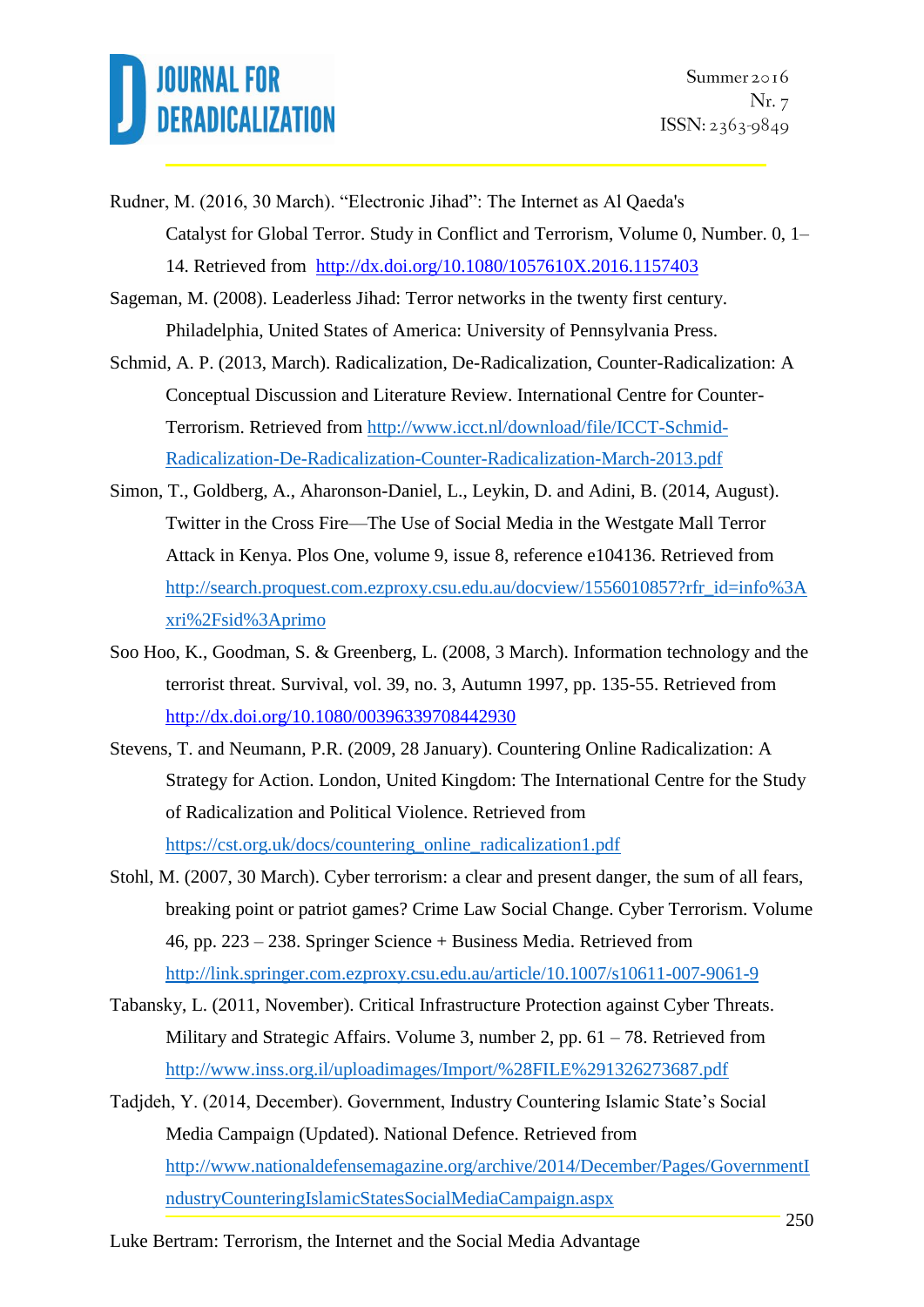Tehrani, P. M., Manap, N. A. and Taji, H. (2013). Cyber terrorism challenges: The need for a global response to a multi-jurisdictional crime. Computer Law and Security Review, volume 29, pp. 207 – 215. Faculty of Law, The National University of Malaysia. Malaysia: Elsevier Limited. Retrieved from [http://www.sciencedirect.com.ezproxy.csu.edu.au/science/article/pii/S0267364913000](http://www.sciencedirect.com.ezproxy.csu.edu.au/science/article/pii/S0267364913000666)

[666](http://www.sciencedirect.com.ezproxy.csu.edu.au/science/article/pii/S0267364913000666)

- The Clarion Project. (2014, 10 September). The Islamic State's (ISIS, ISIL) Magazine: All of the issues of the Islamic State's glossy propaganda magazine 'Dabiq,' named after a key site in Muslim apocalypse mythology can be found here. Retrieved from <http://www.clarionproject.org/news/islamic-state-isis-isil-propaganda-magazine-dabiq>
- Thomas, T. L. (2003). Al Qaeda and the Internet: The danger of "cyberplanning". Parameters.Volume 33, number 1. ProQuest. Central. Retrieved from [http://search.proquest.com.ezproxy.csu.edu.au/docview/198039860?OpenUrlRefId=in](http://search.proquest.com.ezproxy.csu.edu.au/docview/198039860?OpenUrlRefId=info:xri/sid:primo&accountid=10344) [fo:xri/sid:primo&accountid=10344](http://search.proquest.com.ezproxy.csu.edu.au/docview/198039860?OpenUrlRefId=info:xri/sid:primo&accountid=10344)
- Torok, R. (2013). Developing an explanatory model for the process of online radicalization and terrorism. Security Infomatics, a Springer Open Journal, volume 2, number 6. Security Research Institute, Edith Cowan University. Perth, Australia: Torok; licensee Springer. Retrieved from<http://www.security-informatics.com/content/2/1/6>
- Torres-Soriano, M.R. (2016, 27 April). The Caliphate Is Not a Tweet Away: The Social Media Experience of Al Qaeda in the Islamic Maghreb. Studies in Conflict & Terrorism. DOI: 10.1080/1057610X.2016.1159430. Retrieved from <http://dx.doi.org/10.1080/1057610X.2016.1159430>
- Von Behr, I., Reding, A., Edwards, C. and Gribbon, L. (2013). Radicalization in the digital era: The use of the internet in 15 case studies of terrorism and extremism. Brussels, Belgium: RAND Europe. Retrieved from [http://www.rand.org/content/dam/rand/pubs/research\\_reports/RR400/RR453/RAND\\_](http://www.rand.org/content/dam/rand/pubs/research_reports/RR400/RR453/RAND_RR453.pdf) [RR453.pdf](http://www.rand.org/content/dam/rand/pubs/research_reports/RR400/RR453/RAND_RR453.pdf)
- Weimann, G. (2006). New terrorism, new media. In Terror on the internet: the new arena, the new challenges. (pp. 15-31). Washington, DC: United States Institute of Peace Press. Retrieved from [https://doms.csu.edu.au/csu/file/1eba375e-679b-43bf-b60a](https://doms.csu.edu.au/csu/file/1eba375e-679b-43bf-b60a-d75d35983420/1/weimann-g.pdf)[d75d35983420/1/weimann-g.pdf](https://doms.csu.edu.au/csu/file/1eba375e-679b-43bf-b60a-d75d35983420/1/weimann-g.pdf)